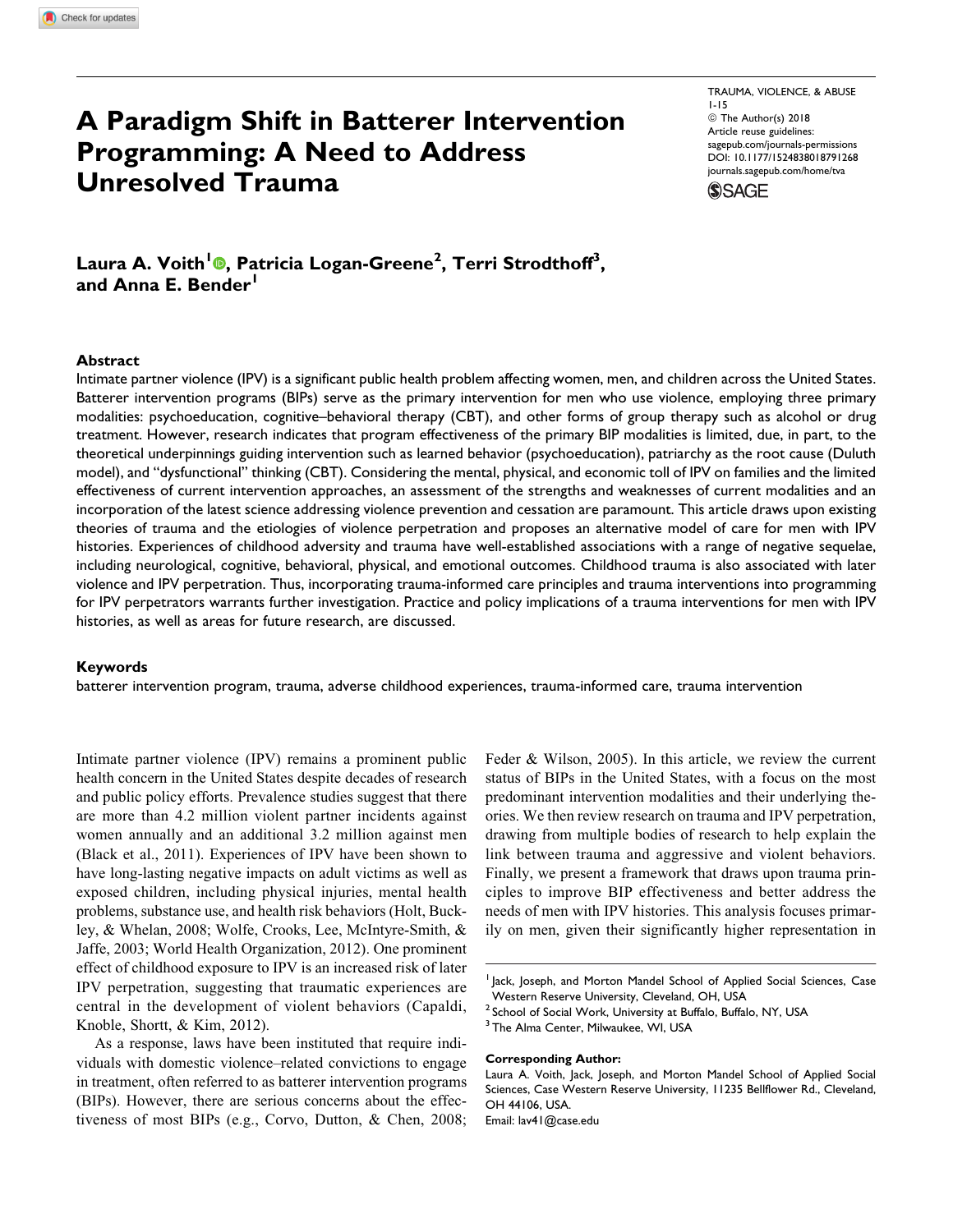BIPs compared to women (Carney & Buttell, 2006); however, this framework is also applicable to women with histories of IPV perpetration.

# The State of Batterer Intervention Programming

BIPs are the primary model of care for men who use violence. Nearly, all states in the United States have enacted legislation empowering courts to use BIPs in sentencing, and at least 45 states have created standards to certify BIPs (Price & Rosenbaum, 2009). Despite the substantial role of these programs in addressing IPV perpetration, there is little program oversight at the national level; thus, it is unclear how many programs exist in the United States. Researchers have identified between 2,100 and 2,600 programs in the United States (Dalton, 2007; Price & Rosenbaum, 2009) and over 3,200 in the United States and Canada within the last decade (Cannon, Hamel, Buttell, & Ferriera, 2016).

A national survey of BIPs ( $N = 276$ ) across 45 states found that the majority of programs utilize an open-ended group modality with approximately 10 men per group (Price & Rosenbaum, 2009). On average, program length was 31.5 weeks with sessions lasting approximately 96 min (Price & Rosenbaum, 2009). Ninety percent of the programs utilized a one-size-fits-all model (Price & Rosenbaum, 2009), meaning that few programs tailored intervention to the varying needs of the program participants. The most recent survey of BIPs ( $N = 238$ ) in the United States and Canada reported that 35.6% of programs primarily use the power and control Duluth model, 29.1% primarily used a cognitive–behavioral therapy (CBT) model, and 16.7% utilized a psychoeducational model (Cannon et al., 2016). Only 10.5% of programs used narrative therapy and 8.4% reported using clientcentered approaches in a secondary capacity to their overall programmatic approach (Cannon et al., 2016).

# Programming Dimensions

BIPs embody two primary components: understanding the definition of abuse and responsibility and teaching alternative reactions and behaviors to men or women who have used violence against their intimate partners, although the approaches across programs vary (Saunders, 2008). Saunders (2008) identified several programmatic dimensions of BIPs that are defined by the underlying assumptions of the etiology of IPV. The predominant dimensions include (1) skills training (e.g., modeling positive behavior) indicating that violence is a socially learned behavior; (2) cognitive restructuring (e.g., identifying, evaluating, and responding to dysfunctional thoughts) to address flawed patterns of thinking and subsequent negative emotions, which lead to violent behavior; (3) resocialization (e.g., considering the limiting effects of strict masculine roles); and (4) accountability awareness (e.g., use of power and control wheel) which assumes that violence is a result of a patriarchal society. Programs typically combine some form of these four dimensions. Far fewer programs employ family systems therapy (e.g., analyzing family dynamics and communication patterns), which assumes that violence erupts from repeated cycles of conflictual interactions. This modality is most controversial as it applies responsibility to the victim as well as the perpetrator. Finally, even fewer programs employ trauma-based approaches (e.g., recognizing past victimization and building a narrative to cope with previous harm), assuming that unresolved trauma is the foundation of violent behaviors in adulthood (Saunders, 2008).

## BIP Effectiveness

Researchers have attempted to answer the primary question in the field of IPV intervention, Does batterer intervention programming work? (e.g., Edleson & Syers, 1991; Gondolf, 1999; Saunders, 1996; Tolman & Bennett, 1990). This is a challenging question, given that the research designs used to test BIP effectiveness are plagued by the complexities common to applied research, including but not limited to high attrition rates, inability to randomly assign participants, and lack of equivalent groups (Eckhardt, Murphy, Black, & Suhr, 2006). These methodological limitations likely contribute to an underestimation of program effects. Drawing on the most rigorous studies, results from meta-analyses and reviews are equivocal; however, it is reasonable to conclude that BIP effects are not strong (Eckhardt et al., 2006; Stover, Meadows, & Kaufman, 2009). For example, one of the most favorable reports of BIP effects reported a small to medium effect size  $(h = .41)$  after examining five quasiexperimental and experimental studies (Davis & Taylor, 1999). Babcock, Green, and Robie (2004) conducted a metaanalysis of quasi-experimental and experimental studies and found similar small to medium effect sizes ranging from  $d =$ .09–.34 and determined, using the conservative effect size, that men with IPV histories are only 5% less likely to be violent postintervention. Feder and Wilson (2005) conducted a metaanalysis including studies that were quasi-experimental and experimental that established initial equivalence between groups. Findings indicated that intervention had no effect on victims' reports ( $d = .01$ ) and a small effect on police reports  $(d = .26)$ . Overall, it appears that BIPs yield modest effect sizes, but when examining only the most rigorous study designs, the effect sizes are smallest (Eckhardt et al., 2006).

# Current Models and Effectiveness

The majority of research has focused on the effectiveness of the Duluth model, the primary model within the psychoeducational framework, and CBT programs, with less research examining alternative forms of intervention. The following is a review of these primary models.

#### Psychoeducation

Social learning theory (SLT) emerged from observational work in which aggressive behaviors were modeled by adults and, subsequently, adopted by children (Bandura & Barab, 1971).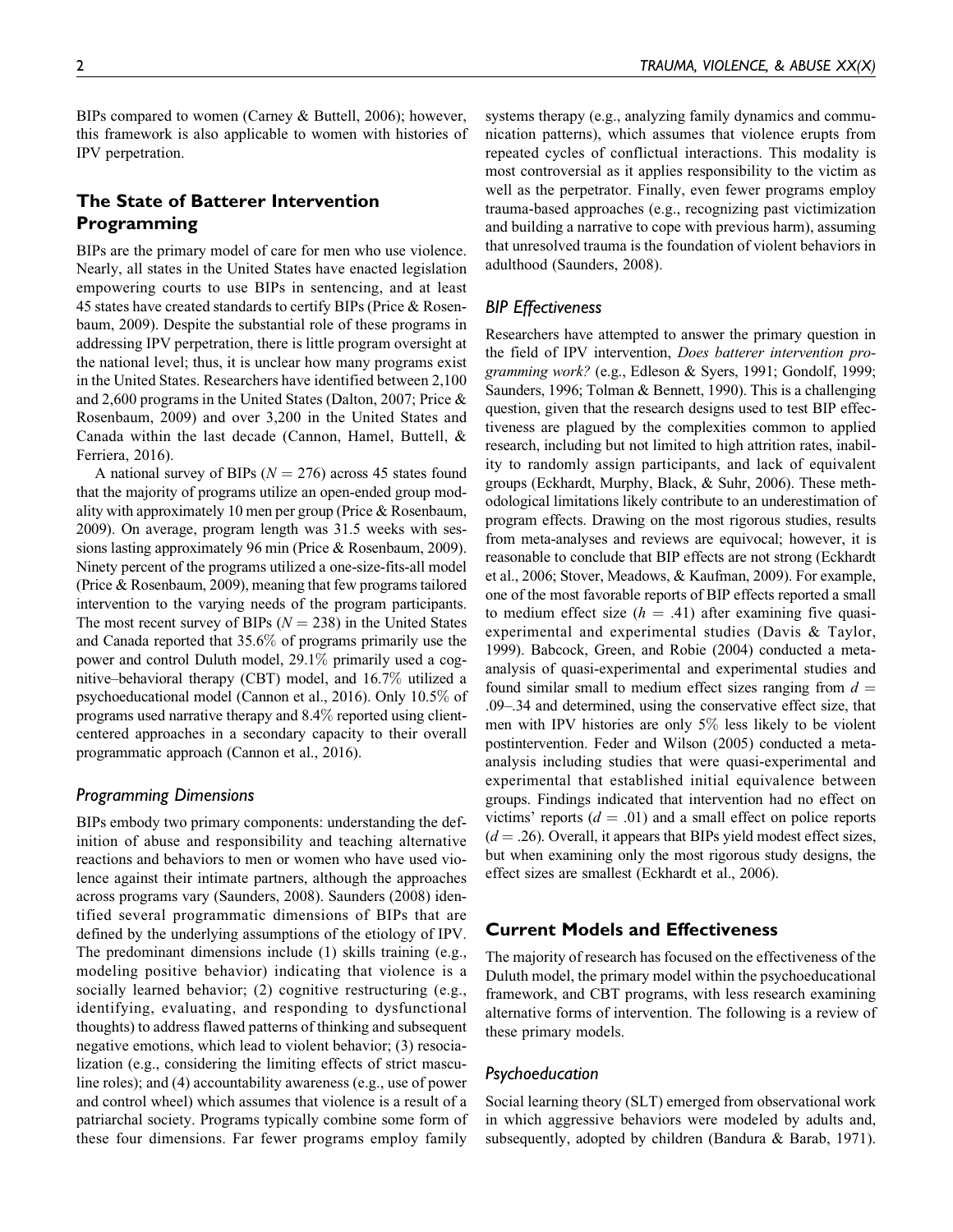Stemming from SLT, IPV researchers developed the Intergenerational Transmission of Violence theory (Kalmuss, 1984). Accordingly, a child who witnesses or is directly victimized learns (1) the behavior (e.g., intimidation, physical force) and (2) the positive consequence (e.g., compliance from victim) or negative consequence (e.g., divorce, breakup) resulting from violent behavior. Violence also becomes understood as a social norm, especially within specific circumstances such as abuse of a female spouse (Neighbors et al., 2010). The frequency at which a child witnesses an action and corresponding result influences their likelihood of adopting or learning the behavior (Black et al., 2011). Therefore, it is theorized that children's exposure to family violence that resulted in a positive consequence for the perpetrator would lead them to be more likely to adopt violent behaviors in adulthood (Black et al., 2011). According to this theory, violence is learned and normalized, thus interventionists assert that violence can be unlearned in two ways: observation and negative consequences. For example, if someone observes an influential person modeling nonviolence to solve interpersonal problems or uses violence with negative consequences (e.g., arrest), that person could potentially learn new forms of conflict resolution or alter existing outcome expectations, such as understanding that violence often results in negative outcomes.

Duluth model. Pence (1983) developed the Duluth model: a coordinated community response of law enforcement, criminal and civil courts, and human service providers. The core elements of the Duluth model include policies that centralize victim safety and perpetrator accountability, practices and processes that link intervening practitioners and agencies together, tracking and monitoring cases and assessing data, and a system that shifts responsibility for victim safety from the victim to the system (Pence, 1983). The Duluth model relies on basic tenets of the psychoeducational approach with one key difference. The central assumption of the Duluth model is that men with IPV histories are products of a society that teaches them that they are superior (i.e., patriarchy) and, thus, they use violence and other abusive tactics to control their partners. Following from this assumption, the primary intervention technique employed in BIP groups is an educational approach focused on teaching men about their current behaviors and thinking that subjugates women and supplanting these with gender-equitable behaviors and thinking.

Therapy objectives include increasing client responsibility for his behavior, developing alternatives to engaging in violence (e.g., time outs, empathizing, problem-solving, and tension-reducing exercises), challenging gender norms, increasing anger control, developing a personal support system, decreasing dependency on the relationship, increasing understanding of the family and the social facilitators of battering, and increasing identification and expression of all feelings (Pence, 1983). The "power and control wheel," which describes battering behaviors, and the "control log," which challenges belief systems that support those behaviors, are quintessential tools of the Duluth model (Pence, 1983). Much research has examined the effectiveness of the Duluth model with mixed evidence (e.g., Babcock, Green, & Robie, 2004; Eckhardt et al., 2013); considering the most rigorous studies, outcomes appear modest. For example, in a randomized control trial, Feder and Dugan (2002) randomly assigned men  $(N = 404)$  either to the Duluth model and probation monitoring group or the probation monitoring only group. Six- and 12-month follow-ups showed similar rates of violence between groups. These results suggest that the Duluth model did not provide any additional effects beyond those derived from probation monitoring.

# CBT

Cognitive–behavioral therapists assert that behavior and cognition are closely connected and that altering dysfunctional attitudes, beliefs, and thought processes will change dysfunctional behavior (Allen, MacKenzie, & Hickman, 2001). After identifying "dysfunctional" thinking, CBT-BIPs focus on restructuring one's thinking and developing coping skills to adapt to stressful situations (D. B. Wilson, Bouffard, & Mackenzie, 2005). Results from several randomized control trials indicate that CBT-oriented BIPs were no more or less effective than the other leading intervention approaches (e.g., Duluth), particularly when measuring partner report rather than police report. For example, Dunford (2000) randomly assigned 861 men to one of the following groups: 26-week CBT-BIP, 26-week couples therapy, rigorous monitoring group, or a no-intervention control group. Six- and 12 month follow-ups with their intimate partners showed no differences across groups. Smedslund and colleagues (2011) reviewed six randomized controlled trials of CBT-BIPs and found that only one study reported a statistically significant reduction in violent behavior.

An emerging variant of CBT that has been used in BIPs is moral reconation therapy (MRT). Developed by Little and Robinson (1988), MRT's primary aim is to increase moral reasoning of offenders as a mechanism to reduce recidivism. To date, it is offered to criminal justice offenders in every state in the United States and in seven countries (Correctional Counseling, 2017). Designed in 12- and 16-step formats, MRT increases moral reasoning by way of confrontation of individual's thoughts and behaviors while participants describe, assess, and criticize their beliefs and attitudes. MRT is delivered in an institution or community setting, twice per week for approximately 1–2 hr per session. Program participants complete exercises and tasks that, for example, reinforce positive behavior and develop positive identity formation and frustration tolerance, using a workbook to help move through the stages of moral development (D. B. Wilson et al., 2005). In a meta-analysis of 33 studies including adult and juvenile criminal justice offender samples, Ferguson and Wormith (2013) examined the effects of MRT on recidivism. Effects were small at 2 ( $r = .19$ ) to 2 years ( $r = .15$ ) postintervention, and the effect sizes were smallest  $(r = .11)$  when considering only the most rigorous designs (i.e., RCTs; Ferguson & Wormith,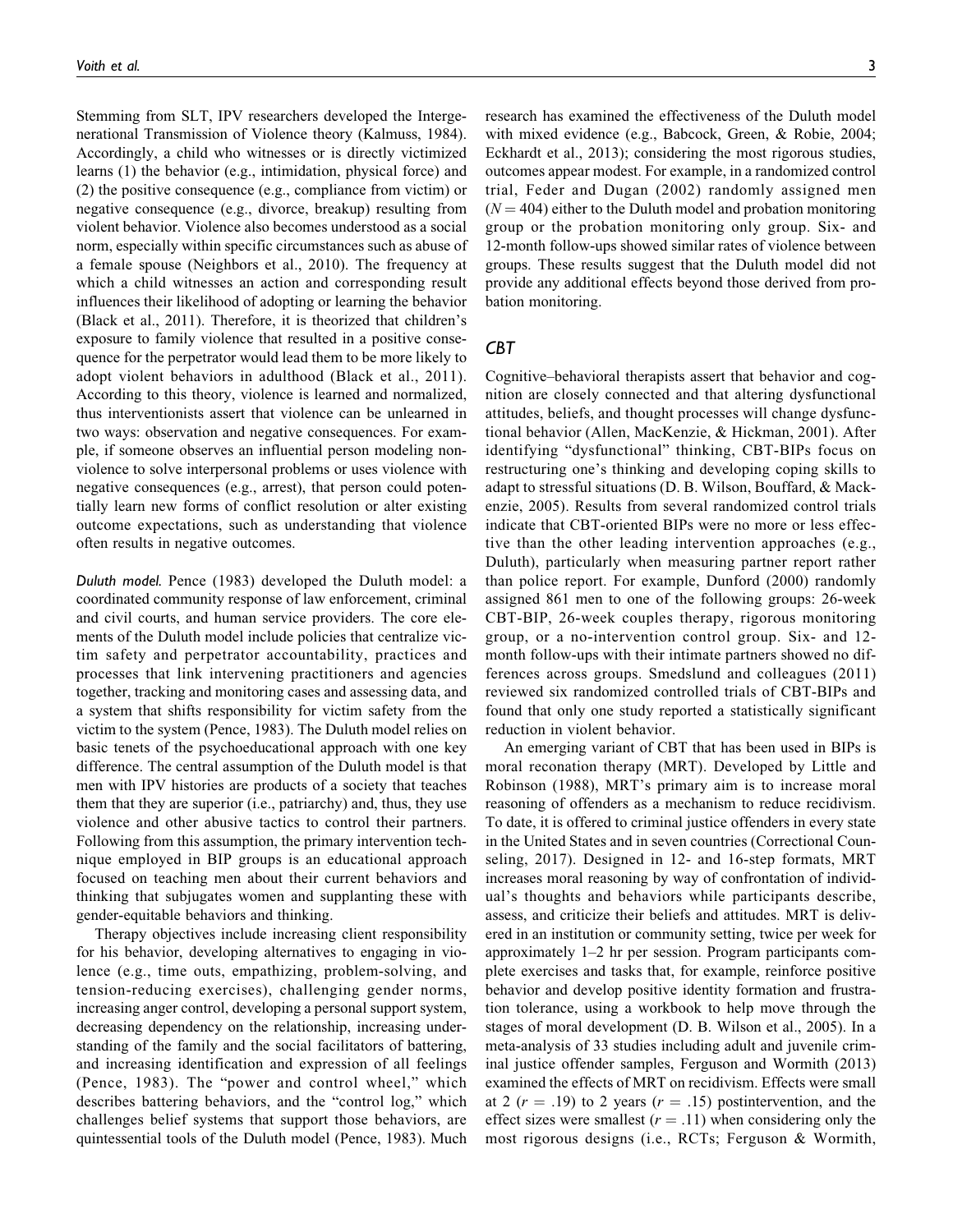2013). Notably, studies of MRT include "criminal justice offenders" and are not exclusive to men with IPV histories; thus, these results must be interpreted with caution.

#### Other Therapeutic Approaches

Researchers have found that alcohol or drug (AOD) use is one of the most robust factors related to IPV perpetration (Capaldi et al., 2012); yet, interventions for substance abuse are integrated to varying degrees or not at all in BIPs (McCollum, Stith, Miller, & Ratcliffe, 2011). One study illustrated that AOD perpetrators are more physically violent and psychologically abusive than non-AOD perpetrators and more likely to use severe physical violence (Thomas, Bennett, & Stoops, 2013). Co-occurrence rates are consistently found to be 50% or higher among clinical samples (Kraanen, Scholing, & Emmelkapm, 2010). As a result, substance abuse programs have incorporated IPV intervention strategies or modules with individuals (Kraanen, Vedel, Scholing, & Emmelkamp, 2013) and couples (Klostermann, Kelley, Mignone, Pusateri, & Fals-Stewart, 2010). Literature examining combined AOD-IPV programming lacks rigorous study designs and is plagued with high attrition rates and/or low sample sizes (I. M. Wilson, Graham, & Taft, 2014). Drawing from the most rigorous studies, a systematic review found that combined alcohol and IPV intervention resulted in positive short-term effects compared to standard BIPs; however, these effects were not sustained (I. M. Wilson et al., 2014).

# Addressing the Gaps in Batterer Intervention Programming

Despite the strengths of these approaches, there are fundamental theoretical flaws that limit these models from successfully addressing IPV. Below we highlight these flaws and related gaps in batterer intervention programming.

#### Psychoeducation

Violence as a learned behavior is the basic tenet of psychoeducational models; thus, logic indicates that if men can learn violence then they can "unlearn" it. However, the underlying assumptions of this approach must be qualified. First, the outcomes of children who grow up in violent homes are not determined. In other words, not all children who witness or experience violence grow up to become perpetrators or victims of violence; in fact, some children develop in a resilient fashion despite maltreatment (Cicchetti, 2013). Second, a key assumption of learned behavior is the strong influence of modeling and imitation of an important person (e.g., parent) in childhood. Resting on this assumption, psychoeducation is limited in that the modeling relationship becomes substantially less influential as children age into adulthood (Bandura & Barab, 1971). Thus, modeling new behavior to adults will be less impactful as a mechanism of change.

The Duluth model has faced much criticism over the last several decades with researchers asserting themselves in colorful debates (see Dutton & Corvo, 2006, 2007; Gondolf, 2007). Despite the controversy, two salient points have been raised about the limitations of the Duluth model that cannot be ignored. First and foremost, the central assumption, that men commit IPV as a result of a patriarchal society, has not held up to empirical evidence. A substantial body of research has shown that both men and women have the propensity for violence, and women report the use of violence as much if not more than men (Straus, 2008). Additionally, research on violence among same-sex couples stands in contrast to the central assumption (Messinger, 2014). Finally, not all men have used violence against women; this begs the question: in the same society, how can some men use violence against their partners while others do not? Notably, there is debate over gender symmetry with critics pointing to the oversimplification of rates of violence between gender without consideration of the contextual and sociopolitical experience and consequence of violence (Stark, 2010). To be clear, sex role ideology is an important consideration, however, research has demonstrated that other factors have similar or more substantial effects on IPV perpetration (Stith, Smith, Penn, Ward, & Tritt, 2004). Therefore, employing an intervention approach that reflects the assumption that patriarchy is the primary cause of violence against women undermines important findings in the field and limits advancement for intervention.

Second, Pence and Paymar (1993) conceptualized the victims as the clients, rather than the perpetrators who attend sessions, in order to hold men accountable for their behavior and to empower victimized women. Nevertheless, conceptualizing victims as the clients established adversarial relationships between men and BIP facilitators. This approach runs counter to evidenced-based practices, such as building a working therapeutic alliance with the client (i.e., perpetrator; Murphy & Eckhardt, 2005; Radatz & Wright, 2016). This alliance involves collaboration on treatment goals between the clinician and client and development of a therapeutic bond (Taft & Murphy, 2007). Research revealed the damaging effects on the therapeutic bond resulting from confrontational approaches commonly used in BIPs in the absence of strengths-based or solution-focused frameworks (Holdsworth, Bowen, Brown, & Howat, 2014).

## CBT

CBT is founded on the assumptions that cognitions affect behavior, that we can monitor and alter our cognitions, and that if we change our cognitions we can change our behavior (D. B. Wilson et al., 2005). In essence, it is designed to address flawed, "dysfunctional," or exaggerated thinking that results in undesirable behavior (Allen et al., 2001). Studies in the general population have found that CBT has positive effects on emotion regulation, a higher brain or frontal lobe function (Davidson & McEwen, 2012); however, CBT may not be as effective for areas of the lower brain, particularly the limbic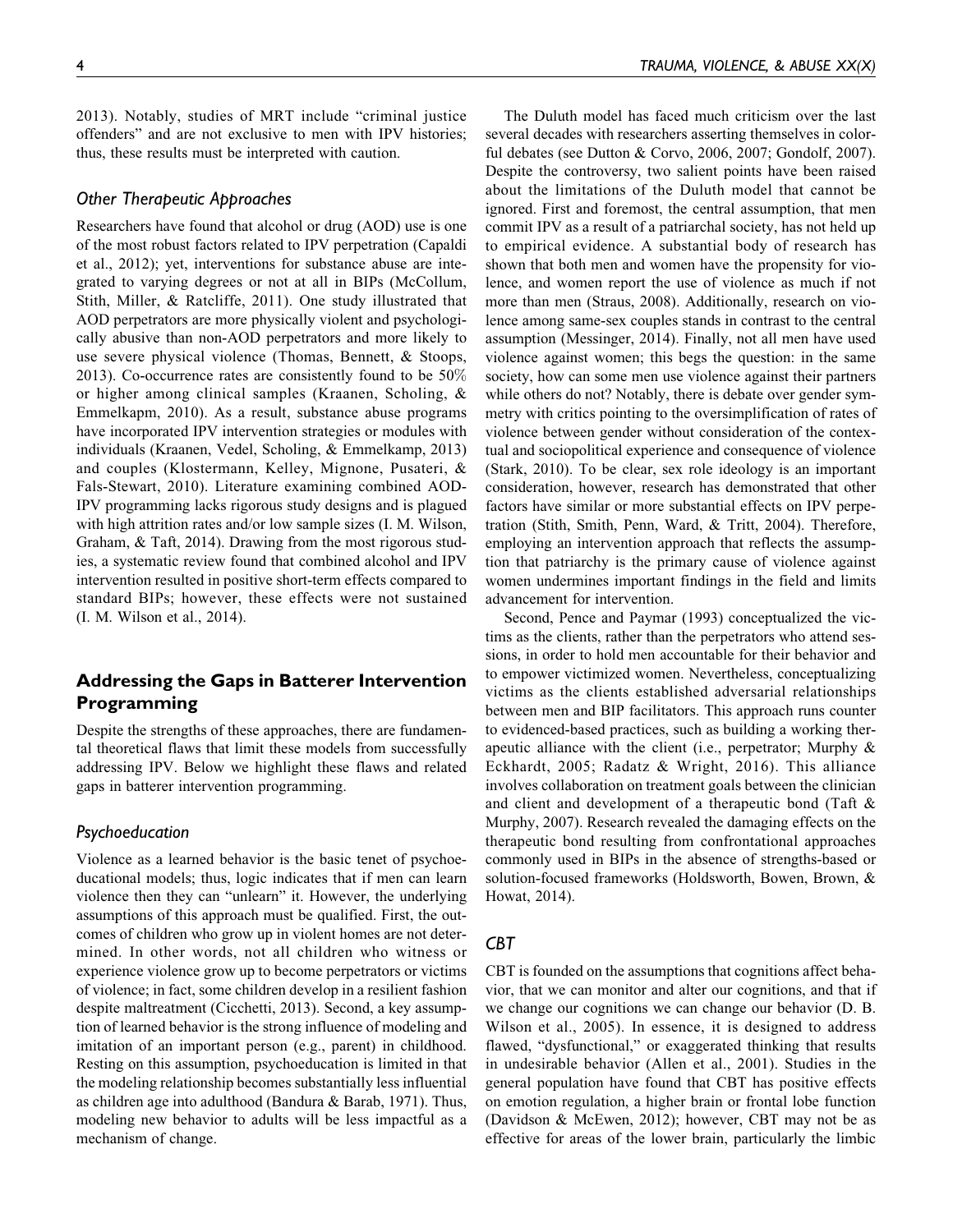system that contributes to learned emotional associations. It is the latter point that illuminates the limitation of using solely CBT with men who use violence—it does not address the source of the "dysfunctional" thinking.

Considering the latest research on the developmental effects of early childhood adversity and community violence, cumulative trauma and toxic stress can alter the architecture of the brain and levels of brain chemicals, or neurotransmitters, which can hinder the development of key skills such as emotion regulation and feeling recognition needed to successfully navigate interpersonal relationships (Mitchell et al., 2014; Shonkoff et al., 2012). Unless the underlying issues prompting dysfunctional thinking (such as child abuse or parental abandonment) are addressed, restructuring cognition will remain a superficial intervention. Additionally, MRT, which focuses specifically on moral development, has been criticized based on its limited cultural scope and its heavy reliance on individualism, without taking into consideration poverty, racism, underresourced communities, familial challenges, or problematic relationships with drugs and alcohol (Ferguson & Wormith, 2013).

#### Other Therapeutic Approaches

Addressing AOD and IPV concurrently has encouraging outcomes (Stover et al., 2009); however, researchers assert that other factors, namely, trauma, may mute the positive effects of these programs, resulting in impermanent effects (Thomas et al., 2013). In a study comparing 247 men with AOD and IPV histories with 524 men with only IPV histories, researchers found that men with both AOD and IPV histories have significantly higher trauma symptoms compared to men without AOD histories (Thomas et al., 2013). Researchers have suggested that addressing underlying trauma with men who have used violence against women, particularly those presenting with histories of substance abuse, is necessary in order for alcohol or IPV interventions to take effect (Thomas et al., 2013).

## One-size-fits-all Models

Finally, an ongoing challenge to the implementation of BIPs remains, namely, the lack of amenable program components tailored to the unique profile of the participants (Aaron & Beaulaurier, 2017). In a recent survey of U.S.- and Canadabased BIPs, the majority of the respondents indicated that a one-size-fits-all approach was a limitation of their current state standards and program delivery (Cannon et al., 2016). Furthermore, researchers have argued that the one-size-fits-all approach of arrest and mandated BIPs does not center victim-survivors who want to remain with their partners despite the abuse (Messing, Ward-Lasher, Thaller, & Bagwell-Gray, 2015). Empirically based behavioral and psychological typologies have emerged from the IPV literature, with reports illustrating low-, moderate-, and high-risk profiles (Cavanaugh & Gelles, 2005) and variability in men's readiness to change (Levesque, Gelles, & Velicer, 2000). Together, this research suggests that policies and programming have not yet adapted to these empirical findings in the field and represent a significant limitation in program delivery.

Considering the mixed evidence on BIP effectiveness, stemming in part from the limited theoretical underpinnings, and evidence of the profound effects of adverse childhood experiences and trauma, it may be more appropriate to view batterer intervention using a trauma lens. To address the gaps in current interventions, we propose a paradigm shift of batterer intervention programming to a model of care employing trauma principles with men.

#### Links Between Trauma and IPV

Trauma is defined as an extreme event that overwhelms an individual's coping skills and threatens their well-being. Traumatic events were traditionally conceptualized to include events "outside of the range of usual human experience," such as natural disasters, violence, war, or major accidents (American Psychiatric Association, 2013; American Psychological Association, 2017). As this area of study evolved, researchers recognized chronic conditions such as child neglect and poverty as potentially traumatizing (Collins et al., 2010; De Bellis, Hooper, Spratt, & Woolley, 2009). A relatively common assessment of exposure to traumatic and negative events is the Adverse Childhood Experiences (ACE) Scale (Felitti et al.,1998), which has been used among diverse populations to predict health problems, health risk behaviors, and aggressive and violent behaviors (Duke, Pettingell, McMorris, & Borowsky, 2010; Felitti et al., 1998; Nurius, Green, Logan-Greene, & Borja, 2015). ACEs include traumatic events, such as childhood abuse, but also include events that may be difficult and stressful, such as parental substance use, living with a person with mental illness, or divorce. Recent extensions of ACEs include exposures to poverty, community violence, and bullying (Cronholm et al., 2015; Logan-Greene, Kim, & Nurius, 2016).

In most studies, ACE exposures have yielded a predictable "dose response" pattern such that each additional adverse experience yields worsening of outcomes (Kalmakis & Chandler, 2015). Moreover, ACEs are interrelated; experiencing one ACE makes experiencing another more likely, which is also known as cumulative trauma (Felitti et al., 1998). Complex trauma involves individuals who are exposed to repetitive, prolonged, or cumulative traumatic events of an invasive interpersonal nature (e.g., physical or sexual abuse, witnessing domestic violence) occurring during key developmental periods such as childhood or adolescence (Courtois, 2008).

A few studies have examined ACEs among men with IPV histories, with the expected finding of elevated exposures to childhood adversities (e.g., Voith, Anderson, & Cahill, 2017). Whitfield, Anda, Dube, and Felitti (2003) examined the prevalence of childhood exposure to domestic violence, physical abuse, and sexual abuse, finding that exposure to any of these adversities approximately doubled the chances of both IPV perpetration and victimization in adulthood. Another recent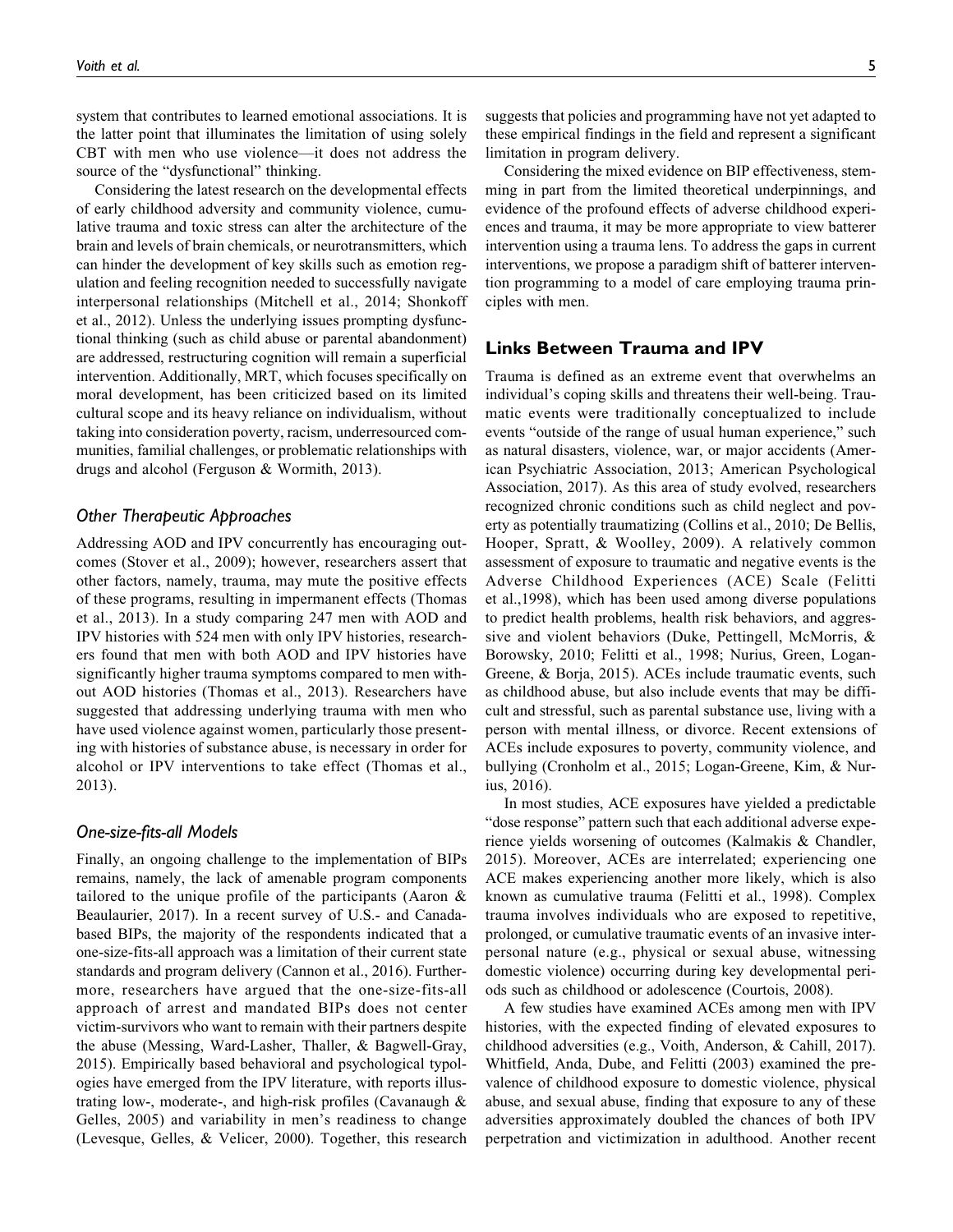study compared ACEs among men with IPV, nonpartner violence, or nonviolent histories. Researchers found that those with an IPV history had the highest average ACE score than the other two groups as well as the highest risk levels of criminal propensity (Hilton, Ham, & Green, 2016). A tremendous amount of research has linked childhood exposures to abuse and domestic violence with later perpetration of IPV among men (see Capaldi et al., 2012). A smaller body of research has emerged examining more proximal trauma-related variables, particularly post-traumatic stress disorder (PTSD) symptomology, finding an increased risk of IPV perpetration (Hahn, Aldarondo, Silverman, McCormick, & Koenen, 2015), though this research has focused predominately on military or veteran populations (Creech et al., 2017; Taft, Watkins, Stafford, Street, & Monson, 2011). Despite early calls for trauma treatment for men in BIPs (Bell & Orcutt, 2009), the ACE framework has not yet been fully integrated into the IPV practice and research fields with men in the general population.

# Effects of Trauma on Men in BIPs

Individual responses to traumatic events can vary widely, with some post-traumatic stress symptomology understood to be normative in the short-term, albeit dysfunctional if unresolved after a few months (van der Kolk, 2003). Symptoms can include intrusive memories or dreams, avoidance of reminders of the trauma, cognitive alternations (such as negative thoughts about the self and the world), and increased physiological arousal (American Psychiatric Association, 2013). These symptoms are understood to have both neurological and psychological etiologies (Shonkoff et al., 2012). Importantly, individuals exposed to cumulative and complex trauma are more vulnerable to toxic stress (prolonged or extreme activation of the body's stress response), which can result in fundamental changes in the brain that can alter cognition and behavior (Briere & Scott, 2015; Martin, Cromer, DePrince, & Freyd, 2013; Shonkoff et al., 2012).

#### Physical Health: Body and Brain

Recent neurological research has elucidated the processes by which trauma affects the brain. These include changes to the "middle" part of the brain, known as the limbic system, specifically the hippocampus and amygdala, and the "higher" part of the brain involved with executive functioning, known as the prefrontal cortex (Yehuda & LeDoux, 2007). The hippocampus function involves memory and learning, including the differentiation of past and present (Whitlock, Heynen, Shuler, & Bear, 2006). Experiences of trauma appear to reduce both hippocampal volume and activity that can prevent traumatic memories from being effectively processed, which may lead to intrusive thoughts and reexperiencing symptoms (Carrion & Wong, 2012). For men in BIPs, this may materialize as a lack of concentration or short attention spans due to trauma reminders, resulting in low abilities to process and encode new information, and if gone unaddressed, acquire new skills.

The amygdala is also part of the limbic system and serves as an alarm system for the body via mechanisms such as stress and fear. Studies of trauma-exposed individuals found increased amygdala activity in their brains, resulting in heightened fear and hyperarousal (Arnsten, Raskind, Taylor, & Conner, 2015). Should someone be in danger, the amygdala's response is effective; however, extreme or prolonged arousal found with traumatized individuals will challenge their ability to regulate affective states such as anger, anxiety, and sexuality (van der Kolk, 2007) and can lead to an increase in aggressive responses, especially in the context of conflict and stress (Siever, 2008). Thus, men in BIPs may be more vigilant and guarded in their interactions, especially with those of a close and personal nature, due to hyperarousal of stress and fear.

The prefrontal cortex, part of the "higher brain," regulates behavior and emotions, including impulse control and concentration (Arnsten et al., 2015). Traumatic experiences have been linked to diminished prefrontal cortex activity, potentially contributing to impaired cognitive abilities and emotional reasoning (Carrion & Wong, 2012). Men with histories of IPV are likely to have difficulty identifying, expressing, and managing emotions and can become easily overwhelmed in relationships and other domains (e.g., work, school). Lacking impulse control, men in BIPs may have diminished capacities to think through consequences before acting. A constellation of intrusive thoughts, reduced impulse control, impaired cognitive abilities and emotional reasoning, and enhanced fear and arousal enhances the likelihood of an aggressive response. This may be especially true in interpersonal conflicts, such as emotional fights with a romantic partner (Sayers, Farrow, Ross, & Oslin, 2009).

#### Self-concept

Neurobiological changes as a result of trauma manifest in observable differences in conceptions of self. Early models of trauma responses emphasized changes in schemata, which are broad paradigms that organize views on the self, the world, and others (Piaget, 1971). Horowitz (1986) posited that traumatic events present difficulties in processing because they conflict with preexisting schemata. For example, an individual who has experienced abuse may need to integrate that experience with their assumptive schema that the world is inherently safe (Foa & Rothbaum, 2001), resulting in cognitive conflict as the individual determines whether that initial schema is inherently false. One common resolution to this internal conflict is blaming oneself for the traumatic event, introducing or affirming beliefs that the self is "bad" or "unworthy"; these beliefs are common among individuals who have experienced childhood abuse (McCann & Pearlmann, 1990).

More recently, researchers have recognized that children growing up in chaotic and unsafe environments (e.g., abusive or neglectful households) at young ages and for prolonged periods may not initially adopt a schema that the world is inherently safe. Instead, children who develop in the context of ongoing danger, maltreatment, and inadequate caregiving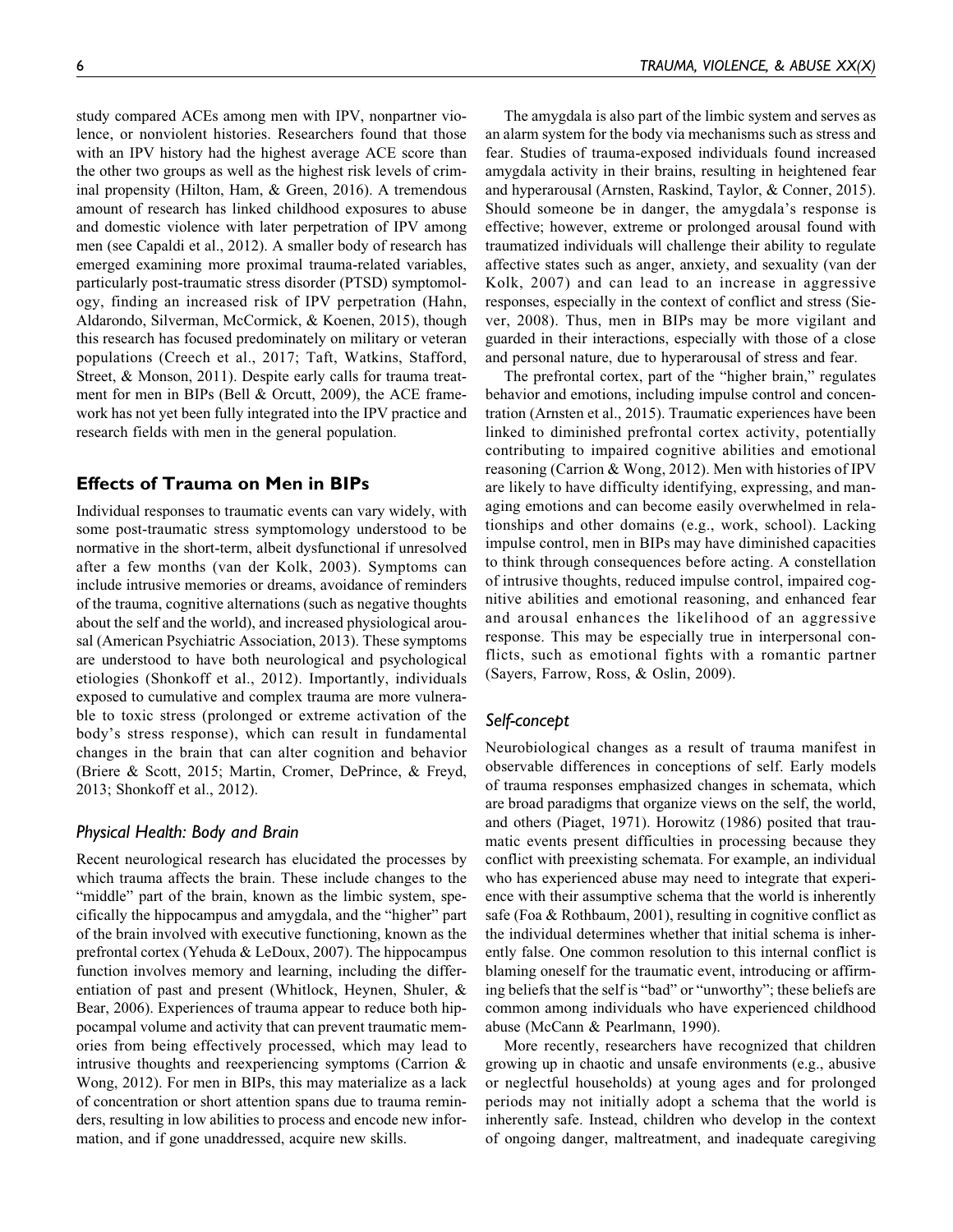systems develop schemas that the world is unsafe and that those who care for you are untrustworthy and unreliable (Crittenden, 2006). Nevertheless, at young ages, children are dependent on their caregivers and must develop strategies to adapt to their environment (Crittenden, 2006), which if gone unresolved will continue to evolve with each developmental stage. Martin, Cromer, DePrince, and Freyd (2013) found that children who had higher ACE scores and appraised these experiences as significant betrayals developed negative self-concepts that manifested as symptoms of depression, disassociation, and PTSD in adulthood. Men in BIPs who developed this schema as children in order to survive may grow up feeling powerless and, thus, use violence to feel in control and empowered in their intimate relationships.

#### Behavior

"Triggers" are defined as stimuli that remind individuals of an earlier trauma and that prompts extreme responses more associated with the traumatic memory than present circumstances (van der Kolk, 1994). A trigger can be a sensory experience, such as a smell, music, or a similar setting to the prior trauma, but it may also be situational. For example, an argument between spouses may be appraised as threatening, triggering physiological symptoms of panic and fear disproportionate to the actual situation (Ehlers & Clark, 2000). Individuals with unprocessed traumatic memories are more likely to respond to ambiguous situations aggressively based on a habituated response to protect the self from further trauma (Chemtob, Roitblat, Hamada, Carlson, & Twentyman, 1988; Hartman & Burgess, 1993). Thus, due to unresolved trauma, men in BIPs may react intensely to seemingly unremarkable stimuli.

# Enhancing BIPs to Recognize and Treat Trauma With Men

Due to the prevalence of ACEs among high-risk populations and the resultant negative social, emotional, behavioral, and cognitive sequelae, a trauma lens has been applied to interventions for substance use disorders (Najavits, 2002), sex offenders (J. S. Levenson, Willis, & Prescott, 2015), mental health disorders (Morrissey et al., 2005), incarcerated and formerly incarcerated persons (Miller & Najavits, 2012), among others. Despite the critical shift toward trauma responsiveness in a number of other fields, BIPs have yet to pivot in this direction. Clearly, there is ample research to suggest that trauma and toxic stress are central in the etiology of the perpetration of domestic violence; yet, the deep emotional, physiological, and psychological toll that men carry with them may be difficult to address with solely psychoeducation or cognitive restructuring. In this section, we identify several steps to adapt BIPs that will address this fundamental disconnect. First, we present traumainformed care (TIC) as a necessary but insufficient guiding principle. We then present two evidenced-based elements of trauma intervention that are vital to fundamentally change violent behaviors with men.

# TIC

Elements of TIC stem from the knowledge of (1) the prevalence of childhood adversity among the general population and (2) how these experiences shape an individual's worldview, themselves, and their relationship to others (Substance Abuse and Mental Health Services Administration, 2015). TIC components include safety, trust, collaboration, choice, and empowerment (J. Levenson, 2017). Each component is necessary to develop a strong therapeutic alliance, a critical factor in treatment progress (J. Levenson, 2017). Also, researchers recommend the provision of comprehensive services, including substance use and mental health treatment for incarcerated or formerly incarcerated persons, urging practitioners that TIC must be tailored to the needs of a given person, demonstrating sensitivity to individual histories of trauma and presenting concerns (Miller & Najavits, 2012; Wallace, Conner, & Dass-Brailsford, 2011).

TIC is a necessary first step for agencies and practitioners working with men in BIPs. TIC involves an organization and treatment plan that understands, recognizes, and responds to the effects of trauma. In other words, with the goal of understanding the etiology of the problematic behavior, TIC transforms the intervention question from what's wrong with you? to what happened to you? For example, BIP practitioners could draw from models used with other populations such as sex offenders (e.g., J. Levenson, 2014) and include (1) a traumainformed comprehensive assessment of a person's life history and current experience, (2) the development of person-centered treatments based on that trauma-informed life assessment, (3) provision of choice and autonomy on elements of their treatment plan, (4) the use of trauma-informed interviewing techniques such as those embodied by motivational interviewing for all interactions (e.g., intake, group sessions) with men, and (5) a consideration of the role of maladaptive coping mechanisms through a trauma perspective (see Table 1).

#### Trauma Interventions

It is insufficient to make lasting change with men in BIPs to solely adopt TIC principles. Practitioners must move beyond TIC and shift the paradigm to address unresolved trauma (Siegel, 2013); in essence, moving from the question what happened to you? to what is right about you? (Harris & Fallott, 2001). Trauma intervention engages the "middle brain" and the "higher brain" using a bottom-up and top-down approach. The current use of solely top-down approaches, such as Duluth (psychoeducation) and CBT, is insufficient (Roberts, McLaughlin, Conron, & Koenen, 2011).

Bottom-up approach. Engaging only the "higher brain" during intervention does not address physiological adaptations to trauma, leaving men vulnerable to continued explosive and aggressive responses when exposed to stimuli their lower brain deems dangerous. The bottom-up approach involves biologically informed interventions that address the physiological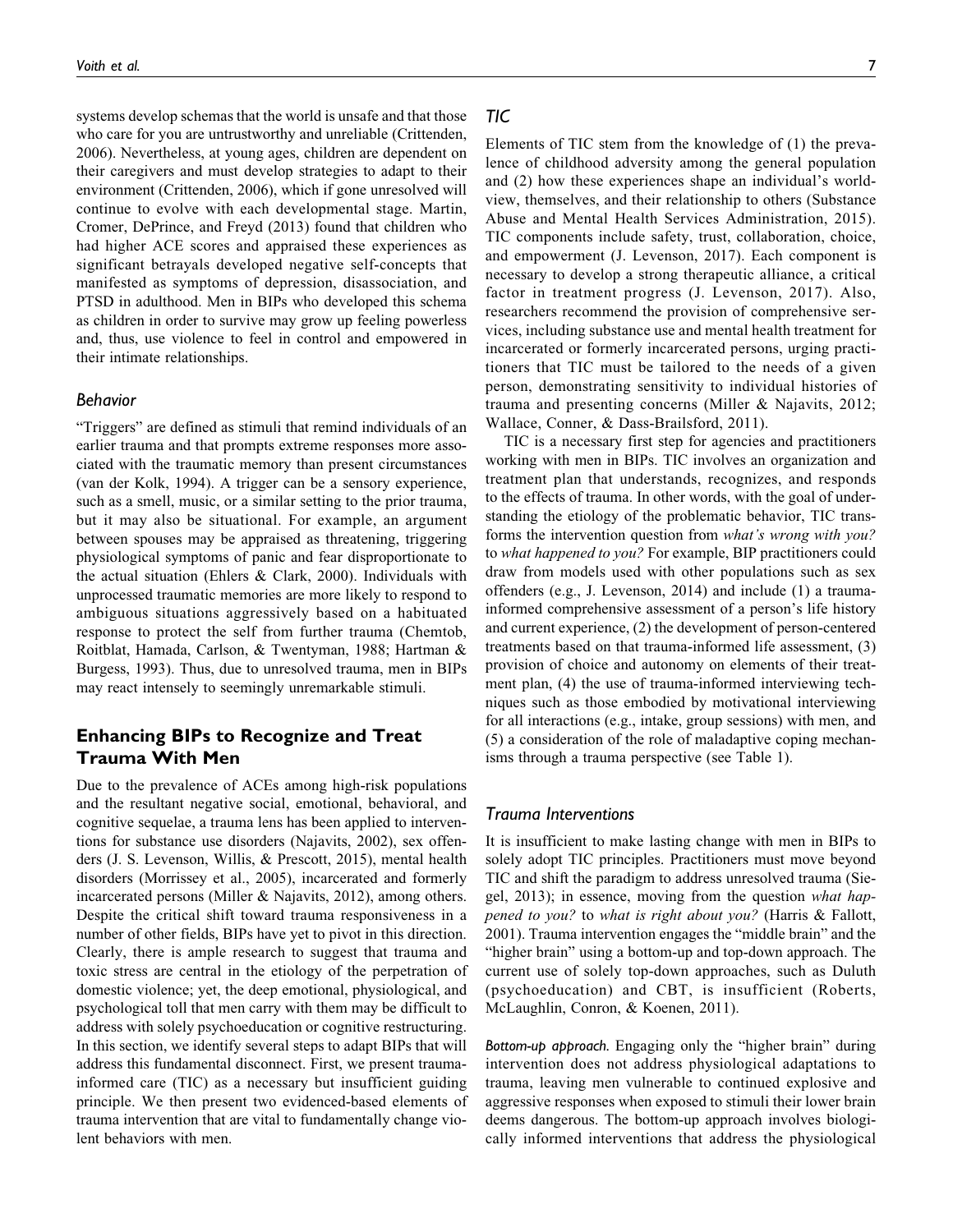| Trauma                                                                                                                  | <b>Effects on Men With Histories</b><br>of Violence                                                                                       | Trauma-Informed Principles                                                                                     | Trauma Intervention                                                                                                                                          |
|-------------------------------------------------------------------------------------------------------------------------|-------------------------------------------------------------------------------------------------------------------------------------------|----------------------------------------------------------------------------------------------------------------|--------------------------------------------------------------------------------------------------------------------------------------------------------------|
| Childhood exposures to<br>adversity and violence (e.g.,<br>child abuse, community<br>violence exposure, and<br>divorce) | Increased likelihood of multiple<br>experiences of childhood trauma<br>and adversity                                                      | Conduct an adversity<br>assessment and trauma<br>screening during intake<br>process                            | Provide person-centered, strengths-<br>based intervention through<br>consideration of individual trauma<br>histories                                         |
| Neurological and physiological<br>effects of trauma                                                                     | Increased likelihood of aggression<br>in response to stress due to<br>increased amygdala and<br>decreased prefrontal cortex<br>activities | Create a safe treatment<br>environment via personal<br>space, authentic<br>partnership, and physical<br>space  | Address trauma symptoms on<br>neurological and physiological levels<br>through mindfulness practices such<br>as meditation, yoga, and breathing<br>exercises |
| Cognitive effects of trauma                                                                                             | Increased likelihood of negative<br>schemata related to self,<br>relationships, and others                                                | Offer psychoeducation about<br>the effects of trauma on<br>cognitions associated with<br>violence perpetration | Identify and process unresolved trauma<br>and formerly adaptive thought<br>patterns related to violence<br>perpetration                                      |
| Emotional and behavioral<br>effects of trauma                                                                           | Potential to have "triggers" that<br>result in extreme emotional and<br>behavioral responses, such as<br>violence perpetration            | <b>Explore and discuss</b><br>situational or sensory<br>triggers associated with<br>violence perpetration      | Develop and practice coping skills to<br>manage emotional and behavioral<br>responses to triggers                                                            |

Table 1. Trauma Effects on Men With Histories of Violence and Implications for Trauma Intervention.

elements involved with trauma triggers and hyperarousal (Solomon & Heidi, 2005). This approach will help men connect with what their bodies are feeling and gain a sense of control over their biological rhythms (van der Kolk, 2014). BIPs could incorporate mindfulness, eye movement desensitization and reprocessing (EMDR), yoga, breathing exercises, among other calming techniques. Once men learn to regulate their nervous system activation and address trauma related somatic symptoms, they will be more receptive to top-down approaches.

Although not explicitly using an ACEs framework, several BIPs employing mindfulness have emerged in recent years (e.g., Tollefson & Phillips, 2015; Zarling, Bannon, & Berta, 2017). These programs are grounded in previous research indicating that individuals who engage in aggression have a low awareness of their internal states (Umberson, Anderson, Williams, & Chen, 2003), low tolerance for emotional arousal (Jakupcak, 2003), and underdeveloped skills needed to identify emotions in oneself and others (Gratz, Paulson, Jakupcak, & Tull, 2009; Marshall & Holtzworth-Munroe, 2010). For example, acceptance and commitment therapy (ACT) aims to increase psychological flexibility through present moment awareness, acceptance of difficult emotions or thoughts, decreased attachment to thoughts, perspective-taking, identification of values, and committed action to those values (Zarling et al., 2017). Results from a randomized control trial suggest that men in the ACT treatment group showed significant declines in psychological and physical IPV perpetration compared to the support-and-discussion control group (Zarling, Lawrence, & Marchman, 2015). Although still early, this mindfulness-based program shows promising results.

Top-down approach. Current top-down approaches that engage the "higher brain" must be adapted to help men understand how trauma has affected their self-concept and view of the world and how that manifests in their behaviors and attitudes. For example, an inherent flaw in CBT techniques used in BIPs will remain without a trauma adaptation. CBT is designed to address flawed, "dysfunctional," or exaggerated thinking (Allen et al., 2001). However, men exposed to cumulative and complex trauma as children are less likely to develop a safe worldview and to have corresponding adaptive behaviors as a result of untrustworthy caregivers and unsafe environments (Crittenden, 2006), which is indeed "functional" thinking. When a sense of safety and security fails to be established, then children develop feelings of shame and self-hatred and have challenges with self-efficacy and working through interpersonal conflict (van der Kolk, 2007). Thus, CBT practitioners are not correcting "dysfunctional" thinking with men; instead, practitioners must recognize the lack of safety experienced by men and frame their current behaviors as adaptive responses to extremely stressful environments in childhood. Perhaps even more important is that practitioners must recognize that with men who have grown up in toxic environments, there are no preexisting schemata that the world is a safe place and people are inherently trustworthy for men to recall or build upon. Practitioners must work, instead, with the client to establish an entirely new schema from which the client can begin to recover from the harm inflicted upon them as children.

Several fundamental needs must be established in order to address men's trauma histories: (1) a sense of safety, (2) mutual trust and healthy relational attachment, (3) a capacity for selfreflection and critical thinking, (4) a narrative incorporating past trauma exposure, and (5) a sense of purpose and direction (Kinniburgh, Blaustein, Spinazzola, & van der Kolk, 2005). These needs can be established by expressing compassion and genuine acceptance of that individual via empathy, positive affirmations, validation of their autonomy, and recognition of their absolute self-worth (Taft & Murphy, 2007). Trauma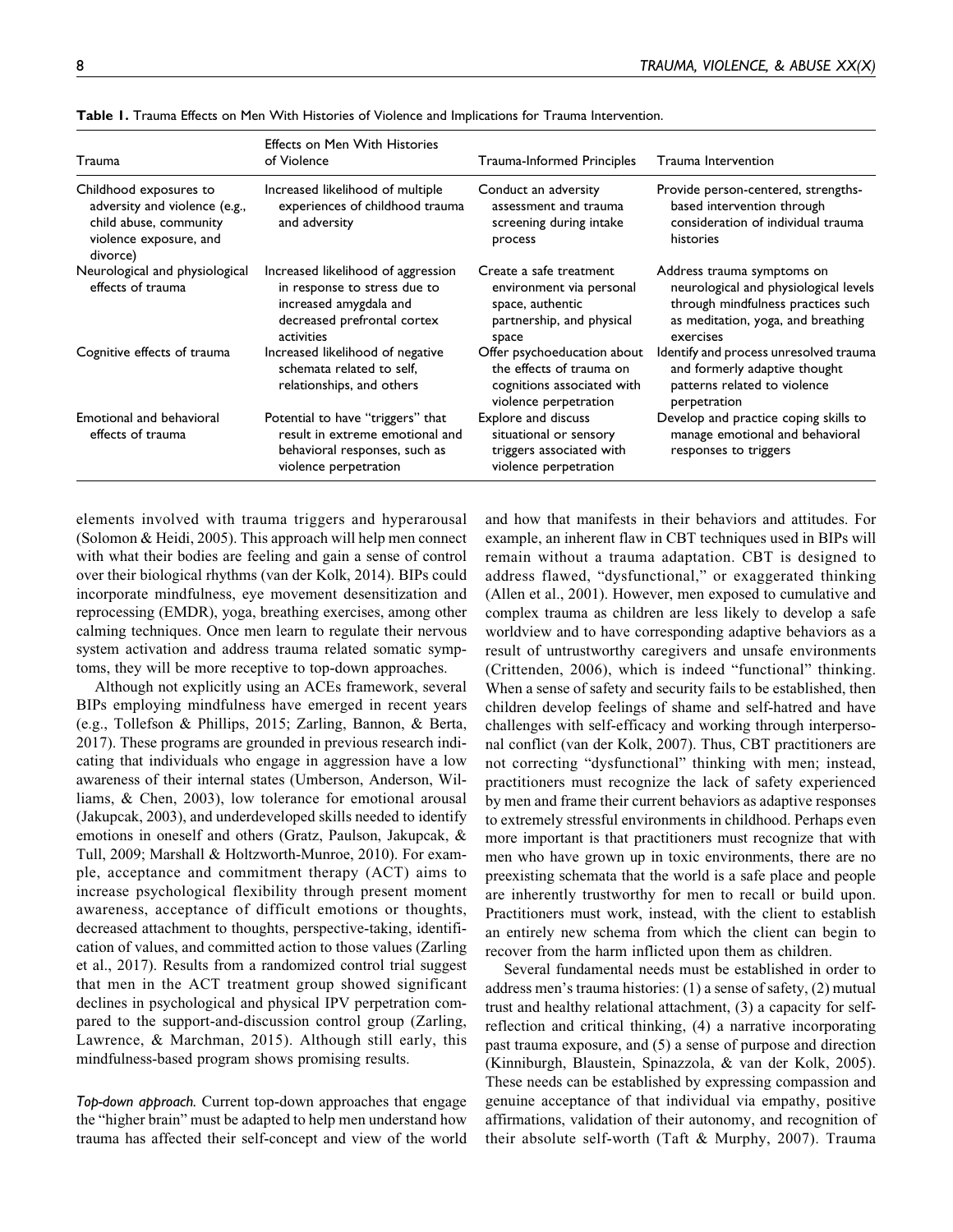intervention calls upon practitioners to bridge trust, demonstrate authentic partnership via shared goal development and prioritization, and employ strengths-based techniques and treatment plans with men (Radatz & Wright, 2016).

## **Discussion**

As the primary model to address IPV cessation, aside from arrest, BIPs play one of the most important roles in ending violence against women. However, the evidence of BIP effectiveness is underwhelming, given the high stakes. Shifting the paradigm to integrate the ACEs and trauma framework will enhance our theoretical understanding of why men use violence and, in turn, change how we intervene (i.e., TIC and trauma intervention). Given the robust body of research and implementation with other populations, applying a trauma lens with men in BIPs shows promise to help end violence against women (see Critical Findings section).

Paradigm shifts are challenging. The IPV field is entrenched in the original conceptualizations of why men use violence, namely, that it is learned and that it is a product of being men in a patriarchal society (Kalmuss, 1984; Pence, 1983). Due to the immense effort and sacrifice required to recognize violence against women legally and culturally (Htun & Weldon, 2012), new discoveries that may advance the field have been cautiously adopted, if at all. In part, this limitation is due to the separation of BIPs from victim and advocate services, which have evolved with the needs of their population. Nevertheless, the slow progress with men who use violence ultimately endangers the lives of women. Shifting the lens through which we understand men's use of violence must happen, but only with careful attention to continued victim protection and advocacy.

Although this article focused primarily on men in BIPs, it is certainly true that boys *and* girls are exposed to cumulative and complex trauma that can lead to victimization and perpetration in adulthood. In homes with strong patriarchal norms, boys and girls learn different adaptive behaviors to survive. For example, research indicates that boys are socialized to express a narrower emotional range than girls, emphasizing mostly anger (Garside & Klimes-Dougan, 2002; Jakupcak, Tull, & Roemer, 2005; Kret & De Gelder, 2012), while girls are socialized to please other people (Gilligan, 1982; Impett, Sorsoli, Schooler, Henson, & Tolman, 2008). These early gender scripts can translate into different adaptive behaviors in childhood and adulthood and may explain why girls/women have higher rates of depression (Pratt & Brody, 2008) and victimization in adolescence (Vagi, Olsen, Basile, & Vivolo-Kantor, 2015) and adulthood (Breiding, Chen, & Black, 2014) compared to boys/men. In homes where gender scripts are less rigid, boys and girls may learn a wider range of adaptive behaviors that they employ for survival, for example, by developing greater verbal capacity in boys, which may protect against aggression; conversely, girls who are exposed to female perpetration may adopt a wider range of aggressive adaptive behaviors for survival (Bennett, Farrington, & Huesmann, 2005). The moderating effect of gender on trauma must be incorporated into the treatment model when working with men and women who perpetrate IPV.

#### Research Directions

IPV researchers should examine the needs of this population, including mental health (e.g., depression, PTSD), physical health and wellness (e.g., cortisol levels, perceived physical wellness), and conceptualizations of the self (e.g., self-worth) and the world (e.g., attitudes) in order to identify areas of need within this population and explore patterns among men in BIPs. Researcher should also test mechanisms of evidenced-based trauma interventions, such as hippocampal and amygdala activity, with men in BIPs using evidenced-based practices (e.g., mindfulness, EMDR) with rigorous methods, including quasiexperimental designs and randomized controlled trials. Although there are practical barriers to randomized designs in real-world settings, such as those in the criminal justice setting, the field should look to methodological approaches employed in public health that draw from basic and applied research, resulting in successful prevention programs for a number of health issues (Eckhardt et al., 2006). The Medical Research Council has provided a strong framework for developing and evaluating complex interventions, including random and nonrandomized designs using mixed methods that would enhance the rigor of BIP research (Craig et al., 2008; Moore et al., 2015). Trauma-informed practices in BIPs, including organizational changes, knowledge and skill acquisition, and manifestations of trauma intervention (e.g., development of a therapeutic alliance), should be evaluated (see see Practice, Policy, and Research Implications of Incorporating Trauma Interventions into BIPs section). Finally, further investigation into underlying pathways leading from childhood trauma to adulthood perpetration of IPV, including environmental factors (e.g., community violence, gang involvement, and prosocial activities) and health factors (e.g., substance abuse), could provide valuable insights for earlier intervention.

## Practice and Policy Implications

BIPs providers can begin with a basic awareness of trauma via training and education for program staff and other affiliates, such as probation or parole officers. Training should include information on the prevalence of ACEs in the general and IPV populations; how ACEs then effect men's physiological, cognitive, and behavioral presentations; and how practitioners' own experience with ACEs inform their work in BIPs. Additionally, BIP providers should develop practice standards for assessing and addressing trauma symptoms. For example, existing assessments that could be employed are the Trauma Symptom Inventory (Briere, Elliot, Harris, & Cotman, 1995), ACEs checklist (Felitti et al., 1998), or an extended ACEs checklist (Cronholm et al., 2015; Logan-Greene et al., 2016). To improve upon the significant limitation of the "one-sizefits-all" model, ubiquitous in BIPs (Price & Rosembaum, 2009), programs should utilize these universal screening tools to tailor treatment to the needs of the clients served. For men who screen positively for trauma, trauma treatments with established evidence bases, such as EMDR (Chen, Zhang,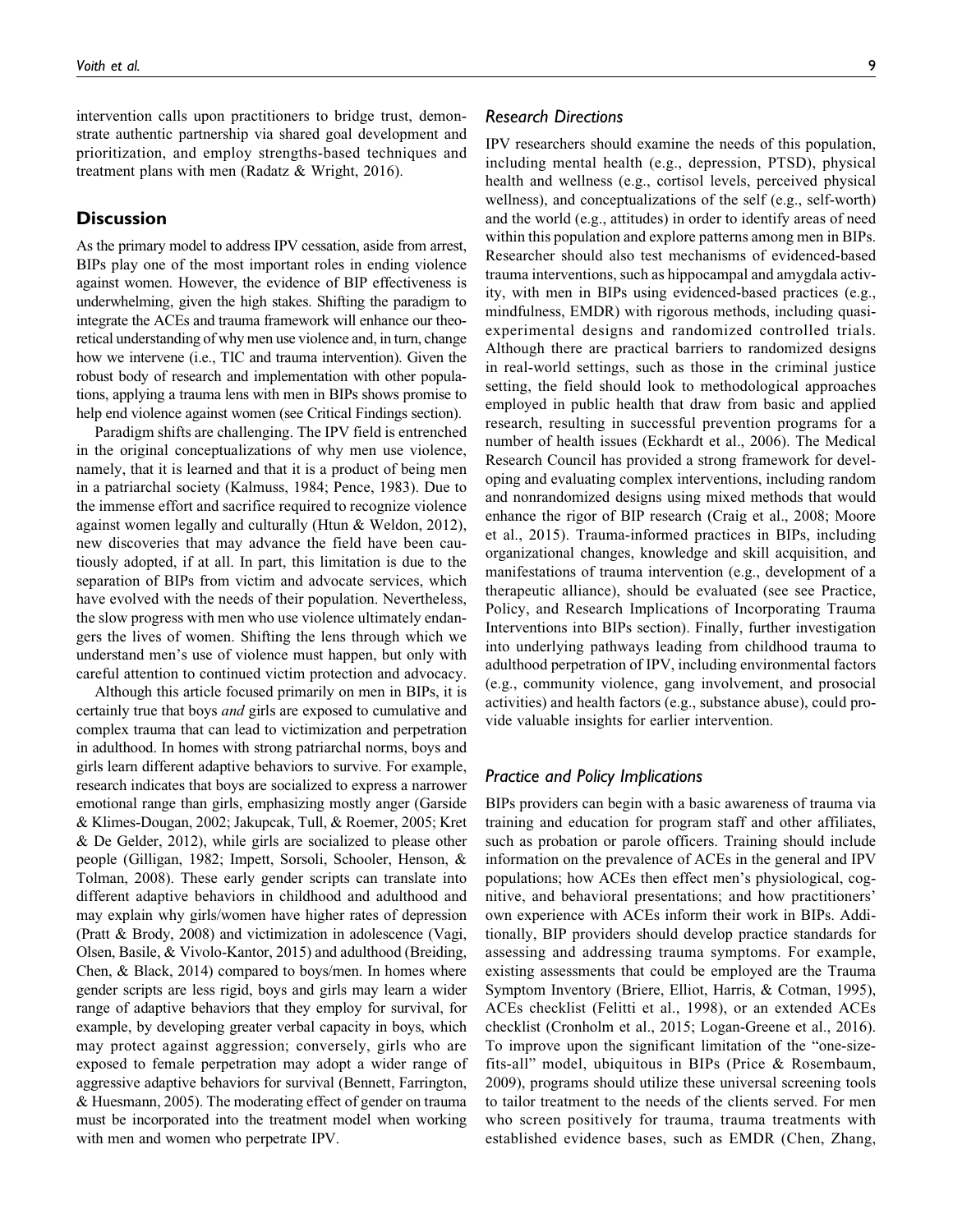Hu, & Liang, 2015; Shapiro, 1999), mindfulness (Kearney, McDermott, Malte, Martinez, & Simpson, 2013; King et al., 2013), and yoga (Gallegos, Crean, Pigeon, & Heffner, 2017), should be used to guide practice standards (see see Practice, Policy, and Research Implications of Incorporating Trauma Interventions into BIPs section). BIPs should employ evidenced-informed, strengths-based techniques such as building a therapeutic alliance (Taft & Murphy, 2007) and motivational interviewing techniques (Stuart et al., 2013). Additionally, national leadership should be convened, such as the roundtable hosted by U.S. Department of Justice Office for Victims of Crime and Office on Violence Against Women in early 2017, to develop BIP curricula using best practices and evidenced-based practices that should be disseminated. Finally, IPV providers, researchers, and policy makers should work with state legislators to incentivize BIPs receiving state funding to seek trauma training, develop TIC practices, and institute trauma intervention into curricula.

# Critical Findings

- Batterer intervention programs (BIPs) are the primary interventions for men with histories of intimate partner violence (IPV) in the United States
- Nationally, BIPs implement a variety of group intervention approaches, including psychoeducation, cognitive– behavioral therapy, and other therapy models such as alcohol or drug interventions
- $\bullet$  Research on the leading BIP models suggests limited effectiveness in reducing or preventing violence perpetration
- Childhood trauma is associated with a range of negative outcomes, including neurological, cognitive, and emotional changes and later IPV perpetration
- $\bullet$  Utilizing trauma-informed care principles and trauma interventions in BIPs may improve program effectiveness and better address needs of men who use violence

# Practice, Policy, and Research Implications of Incorporating Trauma Interventions Into BIPs

#### Practice Implications

- Training and education for batterer intervention program (BIP) providers on trauma among men who use violence
- Developing practice standards for universal screening of and intervention for trauma symptoms among men who use violence

# Policy Implications

- Develop standards on trauma-informed practices and trauma intervention curricula in BIPs
- $\bullet$  Revise state legislation to incentivize trauma-informed practices and trauma intervention for BIPs receiving state funding

## Research Implications

- $\bullet$  Test mechanisms of evidenced-based trauma interventions and evaluate trauma-informed practices in BIPs
- $\bullet$  Refine understandings of existing associations and underlying pathways between childhood trauma and later violence perpetration

# Declaration of Conflicting Interests

The author(s) declared no potential conflicts of interest with respect to the research, authorship, and/or publication of this article.

#### Funding

The author(s) received no financial support for the research, authorship, and/or publication of this article.

## ORCID iD

Laura A. Voith  $\blacksquare$  <http://orcid.org/0000-0002-6842-418X>

#### **References**

- Aaron, S. M., & Beaulaurier, R. L. (2017). The need for new emphasis on batterers intervention programs. Trauma, Violence, & Abuse, 18, 425–432.
- Allen, L. C., MacKenzie, D. L., & Hickman, L. J. (2001). The effectiveness of cognitive behavioral treatment for adult offenders: A methodological, quality-based review. International Journal of Offender Therapy and Comparative Criminology, 45, 498–514.
- American Psychiatric Association. (2013). Diagnostic and statistical manual of mental disorders (DSM-5). Arlington, VA: American Psychiatric.
- American Psychological Association. (2017). Trauma. Retrieved from APA, [http://www.apa.org/topics/trauma/.](http://www.apa.org/topics/trauma/)
- Arnsten, A. F., Raskind, M. A., Taylor, F. B., & Connor, D. F. (2015). The effects of stress exposure on prefrontal cortex: Translating basic research into successful treatments for post-traumatic stress disorder. Neurobiology of Stress, 1, 89-99.
- Babcock, J., Green, C., & Robie, C. (2004). Does batterers' treatment work? A meta-analytic review of domestic violence treatment. Clinical Psychology Review, 23, 1023–1053.
- Bandura, A., & Barab, P. G. (1971). Conditions governing nonreinforced imitation. Developmental Psychology, 5, 244–255.
- Bell, K. M., & Orcutt, H. K. (2009). Posttraumatic stress disorder and male-perpetrated intimate partner violence. Journal of the American Medical Association, 302, 562–564.

Bennett, S., Farrington, D. P., & Huesmann, L. R. (2005). Explaining gender differences in crime and violence: The importance of social cognitive skills. Aggression and Violent Behavior, 10, 263–288.

- Black, M. C., Basile, K. C., Breiding, M. J., Smith, S. G., Walters, M. L., Merrick, M. T., ... Stevens, M. R. (2011). The national intimate partner and sexual violence survey (NISVS): 2010 summary report. Atlanta, GA: National Center for Injury Prevention and Control, Centers for Disease Control and Prevention.
- Breiding, M. J., Chen, J., & Black, M. C. (2014). Intimate partner violence in the United States-2010. Atlanta, GA: National Center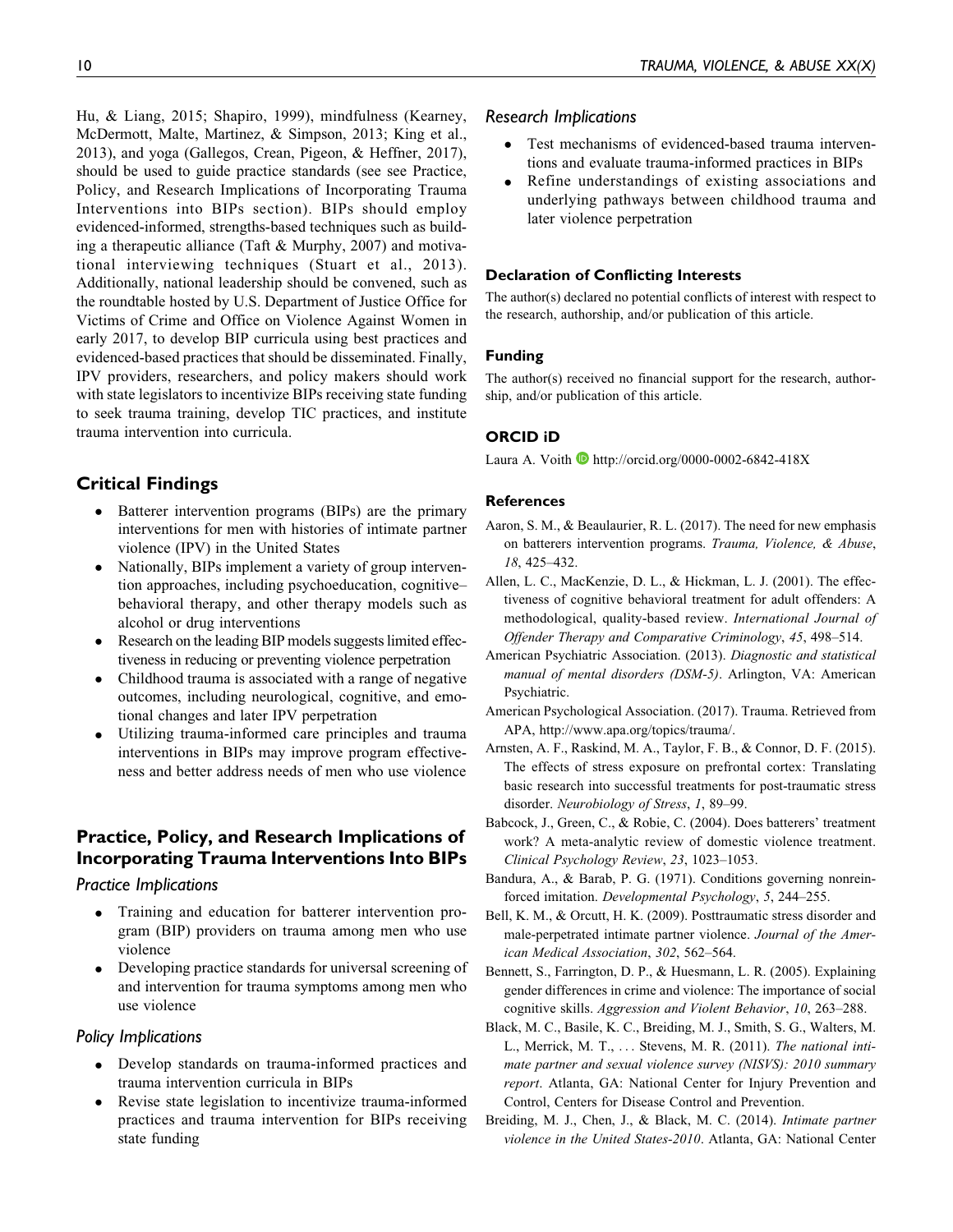for Injury Prevention and Control, Centers for Disease Control and Prevention.

- Briere, J., Elliott, D. M., Harris, K., & Cotman, A. (1995). Trauma symptom inventory: Psychometrics and association with childhood and adult victimization in clinical samples. Journal of Interpersonal Violence, 10, 387–401.
- Briere, J., & Scott, C. (2015). Complex trauma in adolescents and adults. Psychiatric Clinics, 38, 515–527.
- Cannon, C., Hamel, J., Buttell, F., & Ferriera, R. (2016). A survey of domestic violence perpetrator programs in the United States and Canada: Findings and implications for policy and intervention. Partner Abuse, 7, 226–276.
- Capaldi, D. M., Knoble, N. B., Shortt, J. W., & Kim, H. K. (2012). A systematic review of risk factors for intimate partner violence. Partner Abuse, 3, 231–280.
- Carney, M. M., & Buttell, F. P. (2006). An evaluation of a courtmandated batterer intervention program: Investigating differential program effect for African American and white women. Research on Social Work Practice, 16, 571–581.
- Carrion, V. G., & Wong, S. S. (2012). Can traumatic stress alter the brain? Understanding the implications of early trauma on brain development and learning. Journal of Adolescent Health, 51, S23–S28.
- Cavanaugh, M. M., & Gelles, R. J. (2005). The utility of male domestic violence offender typologies: New directions for research, policy, and practice. Journal of interpersonal violence, 20, 155–166.
- Chemtob, C., Roitblat, H. L., Hamada, R. S., Carlson, J. G., & Twentyman, C. T. (1988). A cognitive action theory of post-traumatic stress disorder. Journal of Anxiety Disorders, 2, 253–275.
- Chen, L., Zhang, G., Hu, M., & Liang, X. (2015). Eye movement desensitization and reprocessing versus cognitive-behavioral therapy for adult posttraumatic stress disorder: Systematic review and meta-analysis. The Journal of Nervous and Mental Disease, 203, 443–451.
- Cicchetti, D. (2013). Annual research review: Resilient functioning in maltreated children–past, present, and future perspectives. Journal of Child Psychology and Psychiatry, 54, 402–422.
- Collins, K., Connors, K., Davis, S., Donohue, A., Gardner, S., Goldblatt, E., & Thompson, E. (2010). Understanding the impact of trauma and urban poverty on family systems: Risks, resilience, and interventions. Baltimore, MD: Family Informed Trauma Treatment Center. Retrieved from FITT Center, [http://fittcenter.umary](http://fittcenter.umaryland.edu/WhitePaper.aspx) [land.edu/WhitePaper.aspx](http://fittcenter.umaryland.edu/WhitePaper.aspx)
- Correctional Counseling (2017). MRT programs. Retrieved from CCI, <https://www.ccimrt.com/mrt-programs>
- Corvo, K., Dutton, D., & Chen, W. (2008). Toward evidence-based practice with domestic violence perpetrators. Journal of Aggression, Maltreatment & Trauma, 16, 111–130.
- Courtois, C. A. (2008). Complex trauma, complex reactions: Assessment and treatment. Psychological Trauma: Theory, Research, Practice, and Policy, S, 86–100.
- Craig, P., Dieppe, P., Macintyre, S., Michie, S., Nazareth, I., & Petticrew, M. (2008). Developing and evaluating complex interventions: The new medical research council guidance. British Medical Journal, 337, a1655.
- Creech, S. K., Macdonald, A., Benzer, J. K., Poole, G. M., Murphy, C. M., & Taft, C. T. (2017). PTSD symptoms predict outcome in trauma-informed treatment of intimate partner aggression. Journal of Consulting and Clinical Psychology, 85, 966–974.
- Crittenden, P. M. (2006). A dynamic-maturational model of attachment. Australian and New Zealand Journal of Family Therapy, 27, 105–115.
- Cronholm, P. F., Forke, C. M., Wade, R., Bair-Merritt, M. H., Davis, M., Harkins-Schwarz, M., ... Fein, J. A. (2015). Adverse childhood experiences: Expanding the concept of adversity. American Journal of Preventive Medicine, 49, 354–361.
- Dalton, B. (2007). What's going on out there? A survey of batterer intervention programs. Journal of Aggression, Maltreatment & Trauma, 15, 59–74.
- Davidson, R. J., & McEwen, B. S. (2012). Social influences on neuroplasticity: Stress and interventions to promote well-being. Nature Neuroscience, 15, 689–695.
- Davis, R. C., & Taylor, B. G. (1999). Does batterer treatment reduce violence? A synthesis of the literature. Women & Criminal Justice, 10, 69–93.
- De Bellis, M. D., Hooper, S. R., Spratt, E. G., & Woolley, D. P. (2009). Neuropsychological findings in childhood neglect and their relationships to pediatric PTSD. Journal of the International Neuropsychological Society, 15, 868–878.
- Duke, N. N., Pettingell, S. L., McMorris, B. J., & Borowsky, I. W. (2010). Adolescent violence perpetration: Associations with multiple types of adverse childhood experiences. Pediatrics, 125, e778–e786.
- Dunford, F. W. (2000). The San Diego Navy experiment: An assessment of interventions for men who assault their wives. Journal of Consulting and Clinical Psychology, 68, 468–476.
- Dutton, D. G., & Corvo, K. (2006). Transforming a flawed policy: A call to revive psychology and science in domestic violence research and practice. Aggression and Violent Behavior, 11, 457–483.
- Dutton, D. G., & Corvo, K. (2007). The Duluth Model: A dataimpervious paradigm and a failed strategy. Aggression and Violent Behavior, 12, 658–667.
- Eckhardt, C. I., Murphy, C. M., Black, D., & Suhr, L. (2006). Intervention programs for perpetrators of intimate partner violence: Conclusions from a clinical research perspective. Public Health Reports, 121, 369–381.
- Eckhardt, C. I., Murphy, C. M., Whitaker, D. J., Sprunger, J., Dykstra, R., & Woodard, K. (2013). The effectiveness of intervention programs for perpetrators and victims of intimate partner violence. Partner Abuse, 4, 196–231.
- Edleson, J. L., & Syers, M. (1991). The effects of group treatment for men who batter: An 18-month follow-up study. Research on Social Work Practice, 1, 227–243.
- Ehlers, A., & Clark, D. M. (2000). A cognitive model of posttraumatic stress disorder. Behaviour Research and Therapy, 38, 319–345.
- Feder, L., & Dugan, L. (2002). A test of the efficacy of courtmandated counseling for domestic violence offenders: The Broward experiment. Justice Quarterly, 19, 343–375.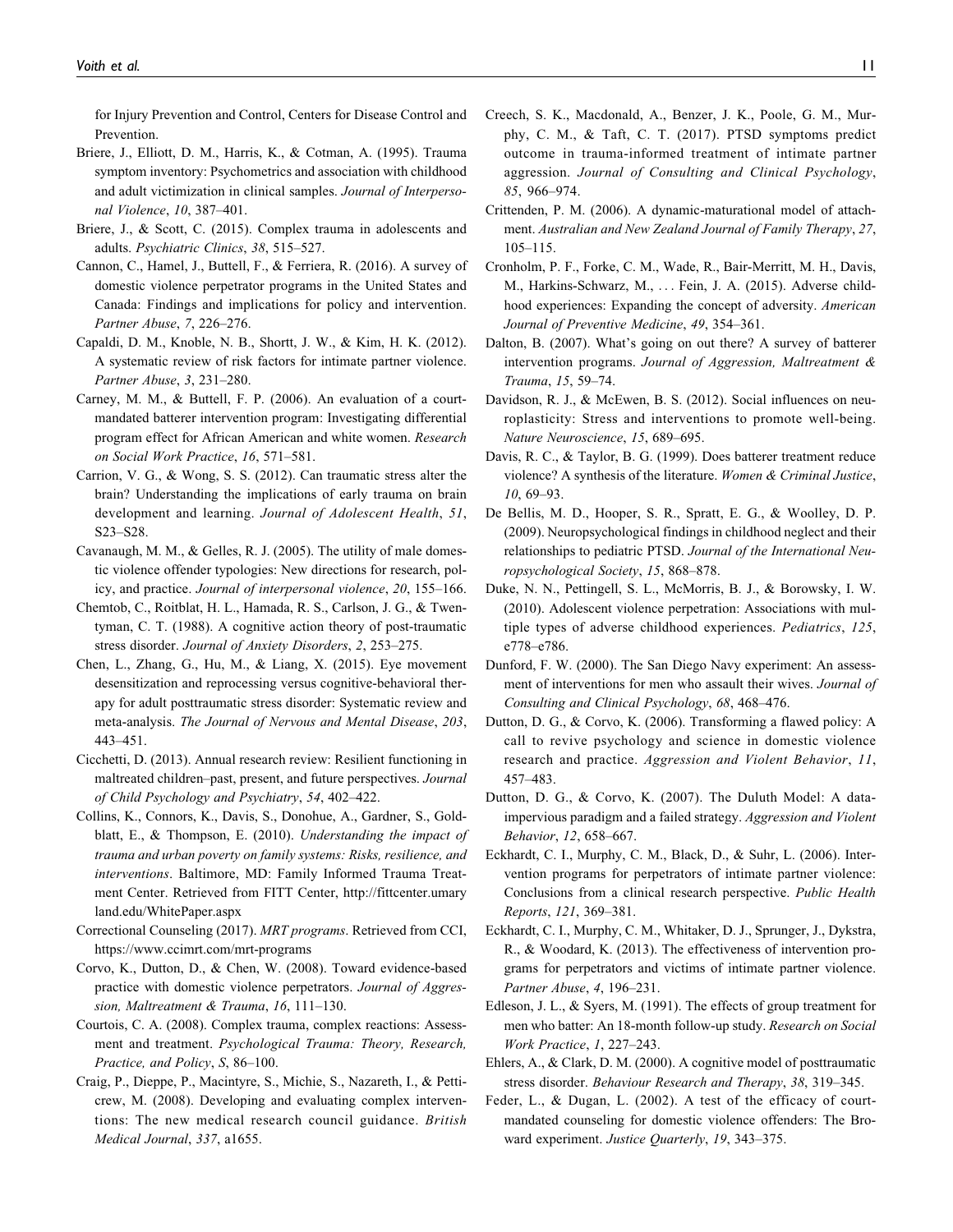Feder, L., & Wilson, D. B. (2005). A meta-analytic review of courtmandated batterer intervention programs: Can courts affect abusers' behavior? Journal of Experimental Criminology, 1, 239–262.

Felitti, V. J., Anda, R. F., Nordenberg, D., Williamson, D. F., Spitz, A. M., Edwards, V., ... Marks, J. S. (1998). Relationship of childhood abuse and household dysfunction to many of the leading causes of death in adults: The Adverse Childhood Experiences (ACE) study. American Journal of Preventive Medicine, 14, 245–258.

Ferguson, L. M., & Wormith, J. S. (2013). A meta-analysis of moral reconation therapy. International Journal of Offender Therapy and Comparative Criminology, 57, 1076–1106.

Foa, E. B., & Rothbaum, B. O. (2001). Treating the trauma of rape: Cognitive-behavioral therapy for PTSD. New York, NY: Guilford Press.

Gallegos, A. M., Crean, H. F., Pigeon, W. R., & Heffner, K. L. (2017). Meditation and yoga for posttraumatic stress disorder: A metaanalytic review of randomized controlled trials. Clinical Psychology Review, 58, 115–124.

Garside, R. B., & Klimes-Dougan, B. (2002). Socialization of discrete negative emotions: Gender differences and links with psychological distress. Sex Roles, 47, 115–128.

Gilligan, C. (1982). In a different voice: Psychological theory and women's development. Cambridge, MA: Harvard University Press.

Gondolf, E. W. (1999). A comparison of four batterer intervention systems: Do court referral, program length, and services matter? Journal of interpersonal violence, 14, 41–61.

Gondolf, E. W. (2007). Theoretical and research support for the Duluth Model: A reply to Dutton and Corvo. Aggression and Violent Behavior, 12, 644–657.

Gratz, K. L., Paulson, A., Jakupcak, M., & Tull, M. T. (2009). Exploring the relationship between childhood maltreatment and intimate partner abuse: Gender differences in the mediating role of emotion dysregulation. Violence and Victims, 24, 68–82.

Hahn, J. W., Aldarondo, E., Silverman, J. G., McCormick, M. C., & Koenen, K. C. (2015). Examining the association between posttraumatic stress disorder and intimate partner violence perpetration. Journal of family violence, 30, 743–752.

Harris, M., & Fallot, R. D. (2001). Envisioning a trauma-informed service system: A vital paradigm shift. New Directions for Mental Health Services, 2001, 3–22.

Hartman, C. R., & Burgess, A. W. (1993). Information processing of trauma. Child Abuse & Neglect, 17, 47–58.

Hilton, N. Z., Ham, E., & Green, M. M. (2016). Adverse childhood experiences and criminal propensity among intimate partner violence offenders. Journal of Interpersonal Violence, 1–25. doi: 0886260516674943

Holdsworth, E., Bowen, E., Brown, S., & Howat, D. (2014). Client engagement in psychotherapeutic treatment and associations with client characteristics, therapist characteristics, and treatment factors. Clinical Psychology Review, 34, 428–450.

Holt, S., Buckley, H., & Whelan, S. (2008). The impact of exposure to domestic violence on children and young people: A review of the literature. Child Abuse & Neglect, 32, 797–810.

Horowitz, M. J. (1986). Stress-response syndromes: A review of posttraumatic and adjustment disorders. Psychiatric Services, 37, 241–249.

Htun, M., & Weldon, S. L. (2012). The civic origins of progressive policy change: Combating violence against women in global perspective, 1975-2005. American Political Science Review, 106, 548–569.

Impett, E. A., Sorsoli, L., Schooler, D., Henson, J. M., & Tolman, D. L. (2008). Girls' relationship authenticity and self-esteem across adolescence. Developmental Psychology, 44, 722–733.

Jakupcak, M. (2003). Masculine gender role stress and men's fear of emotions as predictors of self-reported aggression and violence. Violence and Victims, 18, 533–541.

Jakupcak, M., Tull, M. T., & Roemer, L. (2005). Masculinity, shame, and fear of emotions as predictors of men's expressions of anger and hostility. Psychology of Men & Masculinity, 6, 275–284.

Kalmakis, K. A., & Chandler, G. E. (2015). Health consequences of adverse childhood experiences: A systematic review. Journal of the American Association of Nurse Practitioners, 27, 457–465.

Kalmuss, D. (1984). The intergenerational transmission of marital aggression. Journal of Marriage and the Family, 46, 11–19.

Kearney, D. J., McDermott, K., Malte, C., Martinez, M., & Simpson, T. L. (2013). Effects of participation in a mindfulness program for veterans with posttraumatic stress disorder: A randomized controlled pilot study. Journal of Clinical Psychology, 69, 14–27.

King, A. P., Erickson, T. M., Giardino, N. D., Favorite, T., Rauch, S. A., Robinson, E., ... Liberzon, I. (2013). A pilot study of group mindfulness-based cognitive therapy (MBCT) for combat veterans with posttraumatic stress disorder (PTSD). Depression and Anxiety, 30, 638–645.

Kinniburgh, K. J., Blaustein, M., Spinazzola, J., & van der Kolk, B. (2005). Attachment, self-regulation and competency: A comprehensive intervention framework for children with complex trauma. Psychiatric Annals, 35, 424–430.

Klostermann, K., Kelley, M. L., Mignone, T., Pusateri, L., & Fals-Stewart, W. (2010). Partner violence and substance abuse: Treatment interventions. Aggression and Violent Behavior, 15, 162–166.

Kraanen, F. L., Scholing, A., & Emmelkamp, P. M. (2010). Substance use disorders in perpetrators of intimate partner violence in a forensic setting. International Journal of Offender Therapy and Comparative Criminology, 54, 430–440.

Kraanen, F. L., Vedel, E., Scholing, A., & Emmelkamp, P. M. (2013). The comparative effectiveness of integrated treatment for substance abuse and partner violence (I-StoP) and substance abuse treatment alone: A randomized controlled trial. BMC Psychiatry, 13, 189–203.

Kret, M. E., & De Gelder, B. (2012). A review on sex differences in processing emotional signals. Neuropsychologia, 50, 1211–1221.

Levenson, J. (2014). Incorporating trauma-informed care into evidence-based sex offender treatment. Journal of Sexual Aggression, 20, 9–22.

Levenson, J. (2017). Trauma-informed social work practice. Social Work, 62, 105–113.

Levenson, J. S., Willis, G. M., & Prescott, D. S. (2015). Adverse childhood experiences in the lives of female sex offenders. Sexual Abuse, 27, 258–283.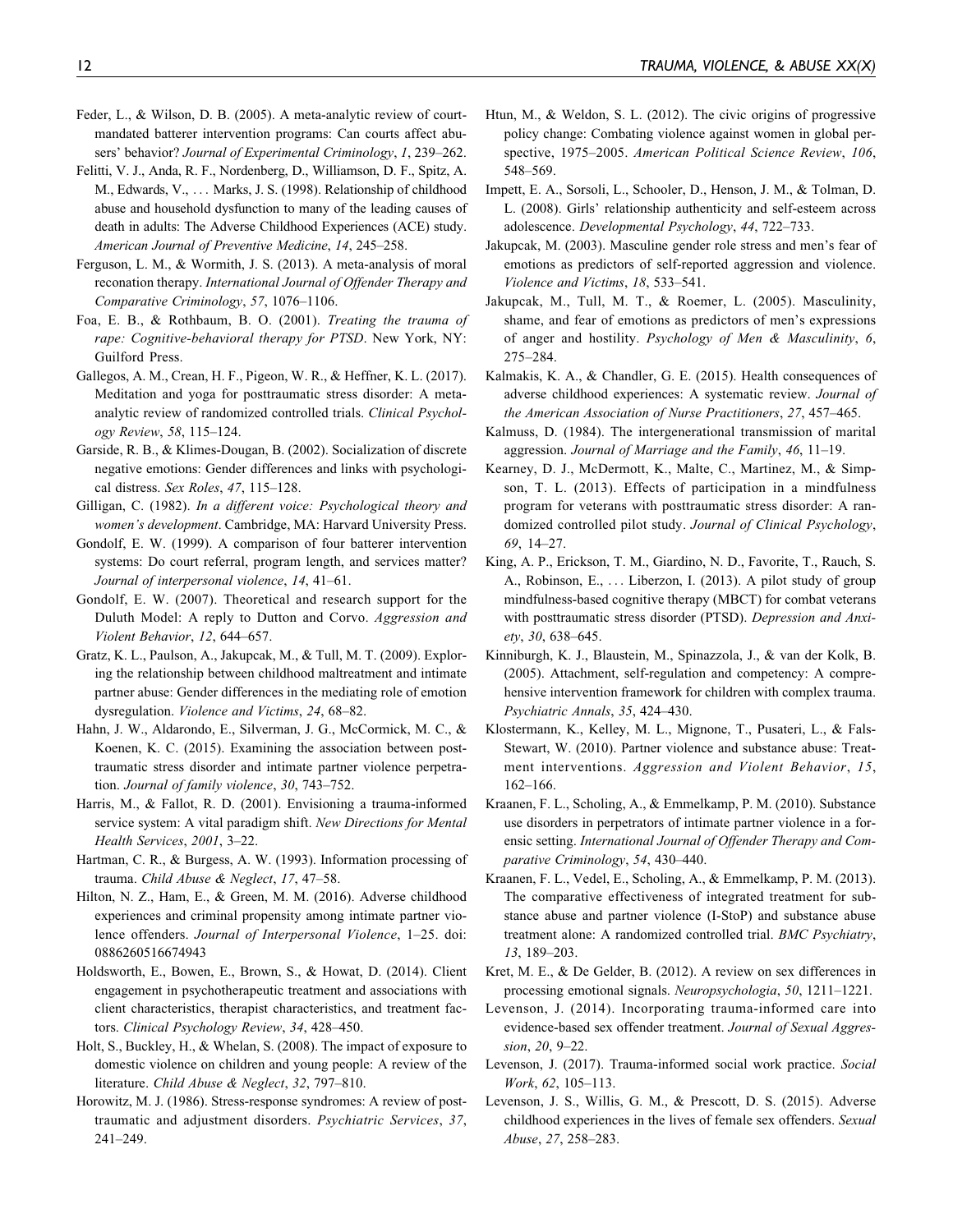- Levesque, D. A., Gelles, R. J., & Velicer, W. F. (2000). Development and validation of a stages of change measure for men in batterer treatment. Cognitive Therapy and Research, 24, 175–199.
- Little, G. L., & Robinson, K. D. (1988). Moral reconation therapy: A systematic step-by-step treatment system for treatment resistant clients. Psychological Reports, 62, 135–151.
- Logan-Greene, P., Kim, B. E., & Nurius, P. S. (2016). Childhood adversity among court-involved youth: Heterogeneous needs for prevention and treatment. Journal of Juvenile Justice, 5, 68–84.
- Marshall, A. D., & Holtzworth-Munroe, A. (2010). Recognition of wives' emotional expressions: A mechanism in the relationship between psychopathology and intimate partner violence perpetration. Journal of Family Psychology, 24, 21–30.
- Martin, C. G., Cromer, L. D., DePrince, A. P., & Freyd, J. J. (2013). The role of cumulative trauma, betrayal, and appraisals in understanding trauma symptomatology. Psychological Trauma: Theory, Research, Practice, and Policy, 5, 110.
- McCann, I. L., & Pearlman, L. A. (1990). Psychological trauma and the adult survivor: Theory, therapy, and transformation. New York, NY: Brunner-Routledge.
- McCollum, E. E., Stith, S. M., Miller, M. S., & Ratcliffe, G. C. (2011). Including a brief substance-abuse motivational intervention in a couples treatment program for intimate partner violence. Journal of Family Psychotherapy, 22, 216–231.
- Messing, J. T., Ward-Lasher, A., Thaller, J., & Bagwell-Gray, M. E. (2015). The state of intimate partner violence intervention: Progress and continuing challenges. Social Work, 60, 305–313.
- Messinger, A. M. (2014). Marking 35 years of research on same-sex intimate partner violence: Lessons and new directions. In D. Peterson & V. R. Panfil (Eds.), Handbook of LGBT communities, crime, and justice (pp. 65–85). New York, NY: Springer.
- Miller, N. A., & Najavits, L. M. (2012). Creating trauma-informed correctional care: A balance of goals and environment. European Journal of Psychotraumatology, 3, 17246.
- Mitchell, C., Hobcraft, J., McLanahan, S. S., Siegel, S. R., Berg, A., Brooks-Gunn, J., ... Notterman, D. (2014). Social disadvantage, genetic sensitivity, and children's telomere length. Proceedings of the National Academy of Sciences, 111, 5944–5949.
- Moore, G. F., Audrey, S., Barker, M., Bond, L., Bonell, C., Hardeman, W., ... Baird, J. (2015). Process evaluation of complex interventions: Medical Research Council guidance. British Medical Journal, 350, h1258.
- Morrissey, J. P., Jackson, E. W., Ellis, A. R., Amaro, H., Brown, V. B., & Najavits, L. M. (2005). Twelve-month outcomes of traumainformed interventions for women with co-occurring disorders. Psychiatric Services, 56, 1213–1222.
- Murphy, C. M., & Eckhardt, C. I. (2005). Treating the abusive partner: An individualized cognitive-behavioral approach. New York, NY: Guilford Press.
- Najavits, L. (2002). Seeking safety: A treatment manual for PTSD and substance abuse. New York, NY: Guilford Press.
- Neighbors, C., Walker, D. D., Mbilinyi, L. F., O'Rourke, A., Edleson, J. L., Zegree, J., & Roffman, R. A. (2010). Normative misperceptions of abuse among perpetrators of intimate partner violence. Violence Against Women, 16, 370–386.
- Nurius, P. S., Green, S., Logan-Greene, P., & Borja, S. (2015). Life course pathways of adverse childhood experiences toward adult psychological well-being: A stress process analysis. Child Abuse & Neglect, 45, 143–153.
- Pence, E. (1983). The Duluth domestic abuse intervention project. Hamline Law Review, 6, 247–275.
- Pence, E., & Paymar, M. (1993). Education groups for men who batter: The Duluth model. New York, NY: Springer.
- Piaget, J. (1971). Psychology and epistemology: Towards a theory of knowledge. New York, NY: Viking Press.
- Pratt, L. A., & Brody, D. J. (2008). Depression in the United States household population, 2005-2006 (pp. 1–8). Atlanta, GA: U.S. Department of Health and Human Services, Centers for Disease Control and Prevention, National Center for Health Statistics.
- Price, B., & Rosenbaum, A. (2009). Batterer intervention programs: A report from the field. Violence and Victims, 24, 757–770.
- Radatz, D. L., & Wright, E. M. (2016). Integrating the principles of effective intervention into batterer intervention programming: The case for moving toward more evidence-based programming. Trauma, Violence, & Abuse, 17, 72–87.
- Roberts, A. L., McLaughlin, K. A., Conron, K. J., & Koenen, K. C. (2011). Adulthood stressors, history of childhood adversity, and risk of perpetration of intimate partner violence. American Journal of Preventive Medicine, 40, 128–138.
- Saunders, D. G. (1996). Feminist-cognitive-behavioral and processpsychodynamic treatments for men who batter: Interaction of abuser traits and treatment models. Violence and Victims, 11, 393.
- Saunders, D. G. (2008). Group interventions for men who batter: A summary of program descriptions and research. Violence and Victims, 23, 156–172.
- Sayers, S. L., Farrow, V. A., Ross, J., & Oslin, D. W. (2009). Family problems among recently returned military veterans referred for a mental health evaluation. The Journal of Clinical Psychiatry, 70, 163–170.
- Shapiro, F. (1999). Eye movement desensitization and reprocessing (EMDR) and the anxiety disorders: Clinical and research implications of an integrated psychotherapy treatment. Journal of Anxiety Disorders, 13, 35–67.
- Shonkoff, J. P., Garner, A. S., Siegel, B. S., Dobbins, M. I., Earls, M. F., McGuinn, L, ... Committee on Early Childhood, Adoption, and Dependent Care. (2012). The lifelong effects of early childhood adversity and toxic stress. Pediatrics, 129, e232–e246.
- Siegel, J. P. (2013). Breaking the links in intergenerational violence: An emotional regulation perspective. Family Process, 52, 163–178.
- Siever, L. J. (2008). Neurobiology of aggression and violence. American Journal of Psychiatry, 165, 429–442.
- Smedslund, G., Dalsbø, T. K., Steiro, A., Winsvold, A., & Clench-Aas, J. (2011). Cognitive behavioural therapy for men who physically abuse their female partner. Cochrane Database of Systematic Reviews, 18, 1–33.
- Solomon, E. P., & Heide, K. M. (2005). The biology of trauma: Implications for treatment. Journal of Interpersonal Violence, 20, 51–60.
- Stark, E. (2010). Do violent acts equal abuse? Resolving the gender parity/asymmetry dilemma. Sex Roles, 62, 201–211.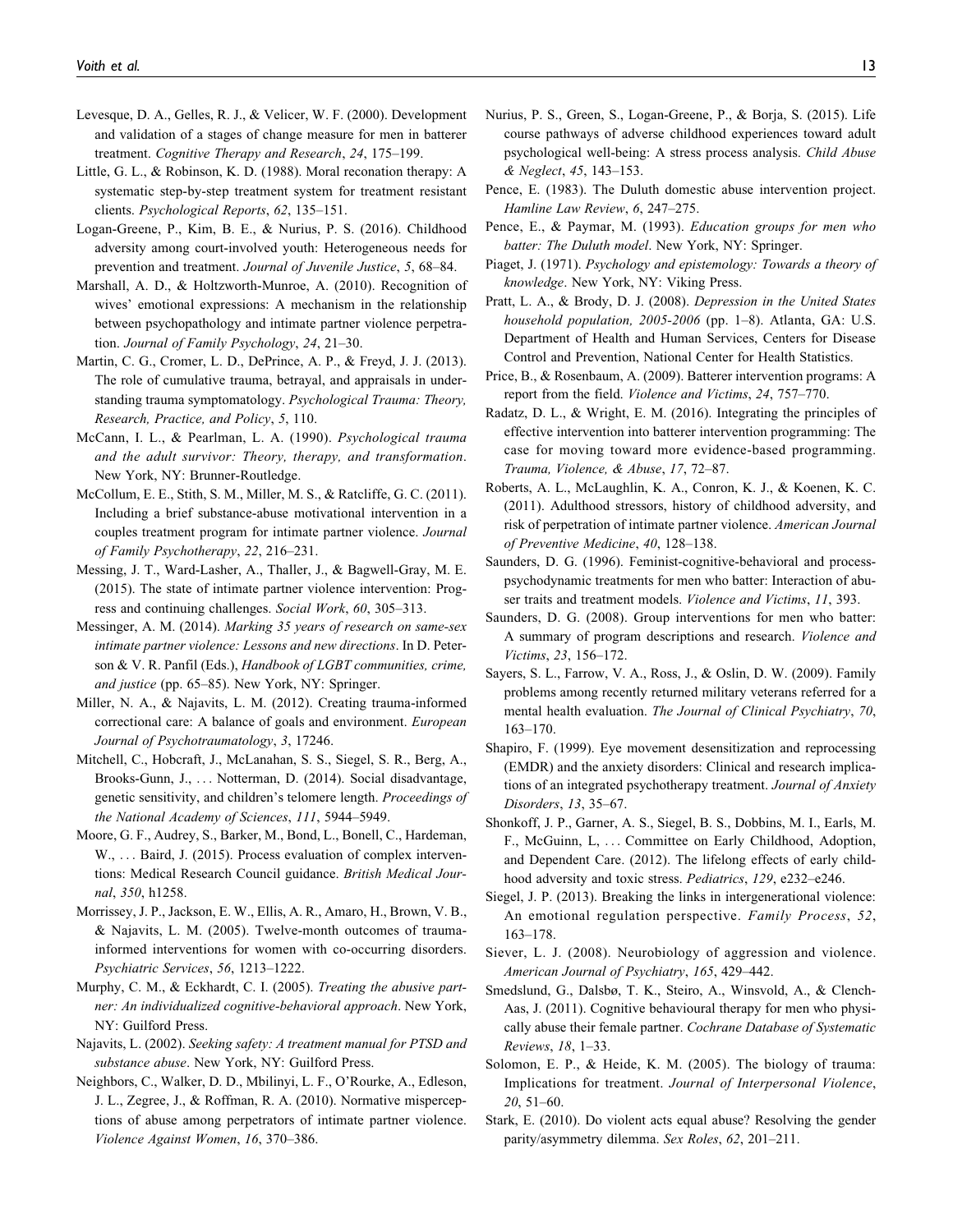- Stith, S. M., Smith, D. B., Penn, C. E., Ward, D. B., & Tritt, D. (2004). Intimate partner physical abuse perpetration and victimization risk factors: A meta-analytic review. Aggression and Violent Behavior, 10, 65–98.
- Stover, C. S., Meadows, A. L., & Kaufman, J. (2009). Interventions for intimate partner violence: Review and implications for evidence-based practice. Professional Psychology: Research and Practice, 40, 223–233. doi:10.1037/a0012718
- Straus, M. A. (2008). Dominance and symmetry in partner violence by male and female university students in 32 nations. Children and Youth Services Review, 30, 252–275.
- Stuart, G. L., Shorey, R. C., Moore, T. M., Ramsey, S. E., Kahler, C. W., O'farrell, T. J, ... Monti, P. M. (2013). Randomized clinical trial examining the incremental efficacy of a 90-minute motivational alcohol intervention as an adjunct to standard batterer intervention for men. Addiction, 108, 1376–1384.
- Substance Abuse and Mental Health Services Administration (2015). Trauma-Informed Approach and Trauma-Specific Interventions. Retrieved from SAMSHA, [https://www.samhsa.gov/nctic/](https://www.samhsa.gov/nctic/trauma-interventions) [trauma-interventions](https://www.samhsa.gov/nctic/trauma-interventions)
- Taft, C. T., & Murphy, C. M. (2007). The working alliance in intervention for partner violence perpetrators: Recent research and theory. Journal of Family Violence, 22, 11–18.
- Taft, C. T., Watkins, L. E., Stafford, J., Street, A. E., & Monson, C. M. (2011). Posttraumatic stress disorder and intimate relationship problems: A meta-analysis. Journal of Consulting and Clinical Psychology, 79, 22–33.
- Thomas, M. D., Bennett, L. W., & Stoops, C. (2013). The treatment needs of substance abusing batterers: A comparison of men who batter their female partners. Journal of Family Violence, 28, 121–129.
- Tolman, R. T., & Bennett, L. (1990). A review of quantitative research on men who batter. Journal of Interpersonal Violence, 5, 87–118.
- Tollefson, D. R., & Phillips, I. (2015). A mind-body bridging treatment program for domestic violence offenders: program overview and evaluation results. Journal of family violence, 30, 783–794.
- Umberson, D., Anderson, K. L., Williams, K., & Chen, M. D. (2003). Relationship dynamics, emotion state, and domestic violence: A stress and masculinities perspective. Journal of Marriage and the Family, 65, 233–247.
- Vagi, K. J., Olsen, E. O. M., Basile, K. C., & Vivolo-Kantor, A. M. (2015). Teen dating violence (physical and sexual) among US high school students: Findings from the 2013 National Youth Risk Behavior Survey. Journal of the American Medical Association Pediatrics, 169, 474–482.
- van der Kolk, B. A. (1994). The body keeps the score: Memory and the evolving psychobiology of posttraumatic stress. Harvard Review of Psychiatry, 1, 253–265.
- van der Kolk, B. A. (2003). Psychological trauma. Washington, DC: American Psychiatric.
- van der Kolk, B. A. (2007). The complexity of adaptation to trauma: Self-regulation, stimulus discrimination, and characterological development. In B. A. van der Kolk, A. C. McFarlane, & L. Weisaeth (Eds.), Traumatic stress: The effects of overwhelming experience on mind, body, and society (pp. 182–213). New York, NY: Guilford Press.
- van der Kolk, B. A. (2014). The body keeps the score: Brain, mind, and body in the healing of trauma. New York, NY: Penguin Books.
- Voith, L. A., Anderson, R. E., & Cahill, S. P. (2017). Extending the ACEs framework: Examining the relations between childhood abuse and later victimization and perpetration with college men. Journal of Interpersonal Violence, 1–26. doi: 0886260517708406
- Wallace, B. C., Conner, L. C., & Dass-Brailsford, P. (2011). Integrated trauma treatment in correctional health care and community-based treatment upon reentry. Journal of Correctional Health Care, 17, 329–343.
- Whitfield, C. L., Anda, R. F., Dube, S. R., & Felitti, V. J. (2003). Violent childhood experiences and the risk of intimate partner violence in adults: Assessment in a large health maintenance organization. Journal of Interpersonal Violence, 18, 166–185.
- Whitlock, J. R., Heynen, A. J., Shuler, M. G., & Bear, M. F. (2006). Learning induces long-term potentiation in the hippocampus. Science, 313, 1093–1097.
- Wilson, D. B., Bouffard, L. A., & Mackenzie, D. L. (2005). A quantitative review of structured, group-oriented, cognitive-behavioral programs for offenders. Criminal Justice and Behavior, 32, 172–204.
- Wilson, I. M., Graham, K., & Taft, A. (2014). Alcohol interventions, alcohol policy and intimate partner violence: A systematic review. BMC Public Health, 14, 881–892.
- Wolfe, D. A., Crooks, C. V., Lee, V., McIntyre-Smith, A., & Jaffe, P. G. (2003). The effects of children's exposure to domestic violence: A meta-analysis and critique. Clinical Child and Family Psychology Review, 6, 171–187.
- World Health Organization. (2012). Understanding and addressing violence against women: Intimate partner violence. Retrieved from [http://apps.who.int/iris/bitstream/10665/77432/1/WHO\\_RHR\\_](http://apps.who.int/iris/bitstream/10665/77432/1/WHO_RHR_12.36_eng.pdf) [12.36\\_eng.pdf](http://apps.who.int/iris/bitstream/10665/77432/1/WHO_RHR_12.36_eng.pdf)
- Yehuda, R., & LeDoux, J. (2007). Response variation following trauma: A translational neuroscience approach to understanding PTSD. Neuron, 56, 19–32.
- Zarling, A., Bannon, S., & Berta, M. (2017). Evaluation of acceptance and commitment therapy for domestic violence offenders. Psychology of Violence. Advance online publication.
- Zarling, A., Lawrence, E., & Marchman, J. (2015). A randomized controlled trial of acceptance and commitment therapy for aggressive behavior. Journal of Consulting and Clinical Psychology, 83, 199–122.

#### Author Biographies

Laura A. Voith, MSW, PhD, is an assistant professor at the Mandel School of Applied Social Sciences, Case Western Reserve University. Her research focuses on the prevention and intervention of violence against women by way of engaging with high-risk boys and men using trauma-focused and health disparities lenses. She has published in the areas of adverse childhood experiences linked to IPV perpetration and victimization in adulthood, and ecological or neighborhood characteristics effecting men's use of intimate partner violence.

Patricia Logan-Greene, MSSW, PhD, is an assistant professor at the School of Social Work, University at Buffalo. Her research interests focus on the intersection between child adversity and later